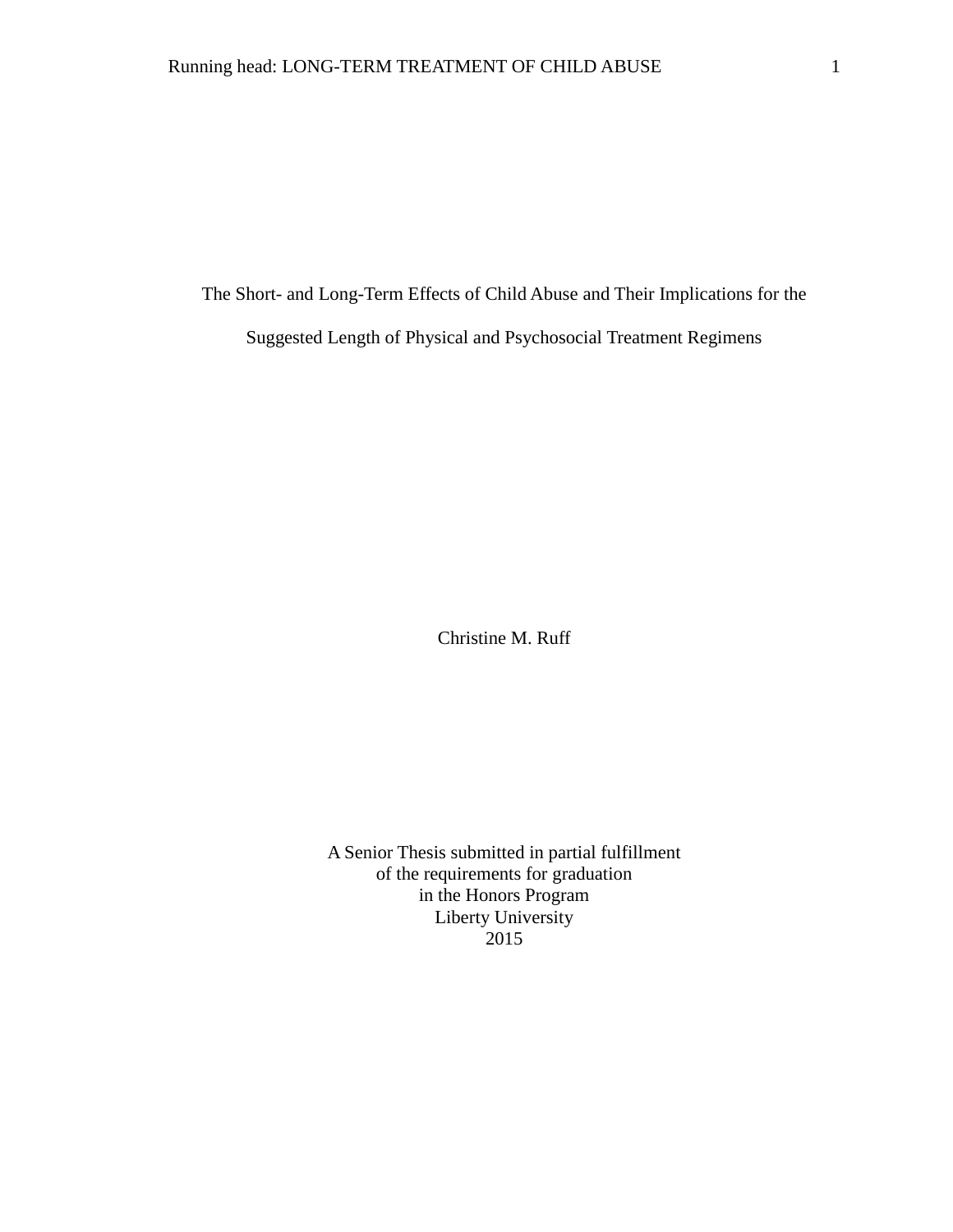# LONG-TERM TREATMENT OF CHILD ABUSE 2

Acceptance of Senior Honors Thesis

This Senior Honors Thesis is accepted in partial fulfillment of the requirements for graduation from the Honors Program of Liberty University.

Cynthia Goodrich, Ed.D., M.S.N., R.N., C.N.E. Thesis Chair

\_\_\_\_\_\_\_\_\_\_\_\_\_\_\_\_\_\_\_\_\_\_\_\_\_\_\_\_\_

Tamra Rasberry, Ph.D., M.S.N., R.N. Committee Member

\_\_\_\_\_\_\_\_\_\_\_\_\_\_\_\_\_\_\_\_\_\_\_\_\_\_\_\_\_

Stephen Eakin, M.D. Committee Member

\_\_\_\_\_\_\_\_\_\_\_\_\_\_\_\_\_\_\_\_\_\_\_\_\_\_\_\_\_

James H. Nutter, D.A. Honors Director

\_\_\_\_\_\_\_\_\_\_\_\_\_\_\_\_\_\_\_\_\_\_\_\_\_\_\_\_\_

Thursday, October 29, 2015 Date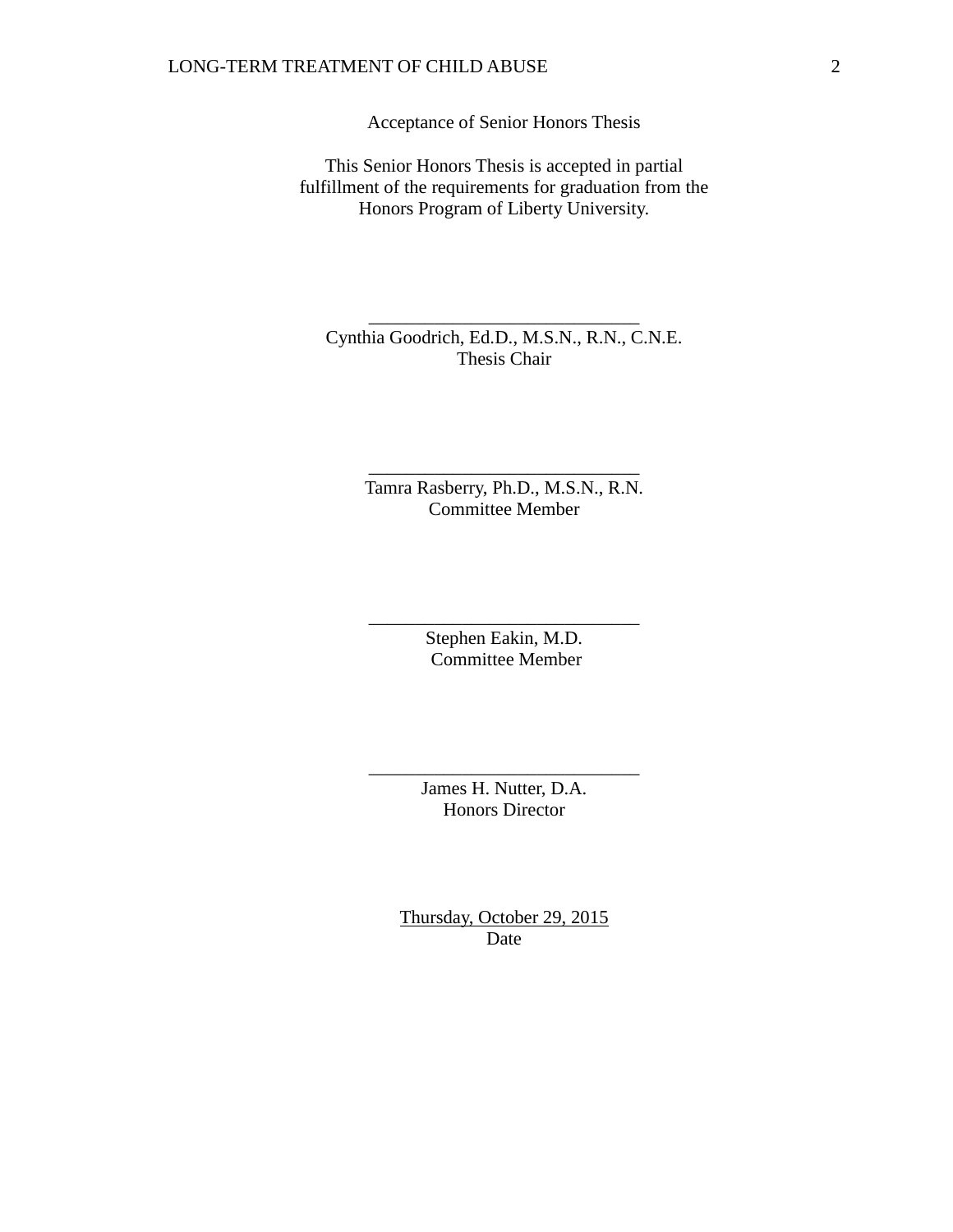# Abstract

Child abuse is the physical, psychological, or neglectful maltreatment of a child by a caregiver. Intimate partner violence relates closely to child mistreatment. Children are not likely to disclose that their parent or guardian is abusing them. Child abuse may result in short-term consequences, long-term consequences, or death. Some negative outcomes of maltreatment include delinquency, mental health issues, physical problems, educational underachievement, and socioeconomic disparities. The cycle of mistreatment is when a parent who suffered abuse as a child is more likely to maltreat his or her own child. There are factors that protect from the consequences of mistreatment. Research evidence should inform practice as to how to assist victims of child abuse.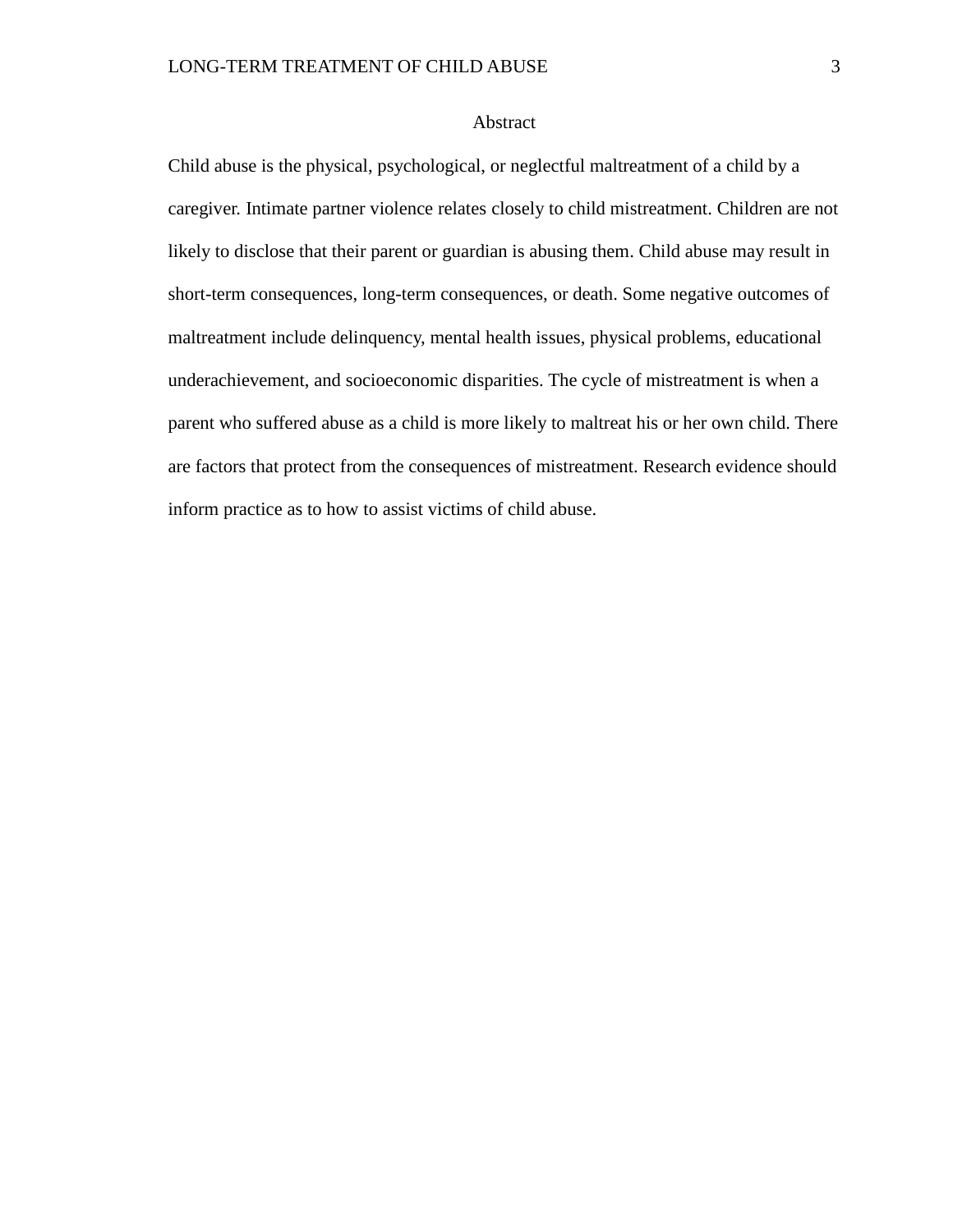The Short- and Long-Term Effects of Child Abuse and Their Implications for the

Suggested Length of Physical and Psychosocial Treatment Regimens

The long-term effects of child abuse, identification of victims of child maltreatment, how survivors cope through adulthood, and what sort of support systems are in place to continue the healing process are all relevant topics in forensic nursing practice. It must be determined if there is evidence that more physical, psychological, emotional, social, or spiritual support would lessen the negative long-term effects of child mistreatment. Assessment should take place over a longer period, such as 30 or 40 years. Goals would include putting an end to the infamous *cycle of abuse* where child abuse victims are at risk of maltreating their own children later in life. Comparing this to shortterm support that lasts five years or less would provide evidence for nursing practice in child mistreatment cases. This article is a review of literature relating to this subject to determine what the consequences of abuse, what the cycle of maltreatment looks like, and what mediating factors are already well-established. Discussion of future research efforts will follow.

### **Definitions of Child Abuse and Maltreatment**

Child abuse is any physical maltreatment, emotional ill-treatment, sexual abuse, neglect, or exploitation of children. It results in actual or potential harm to a child's health, survival development, or dignity. There are four types of child abuse: sexual, physical, emotional/psychological, and neglect. Child maltreatment occurs most often in the context of a relationship of responsibility, trust, or power (Norman et al., 2012; Vallone, Addona, D'Elia, & Vicari, 2009).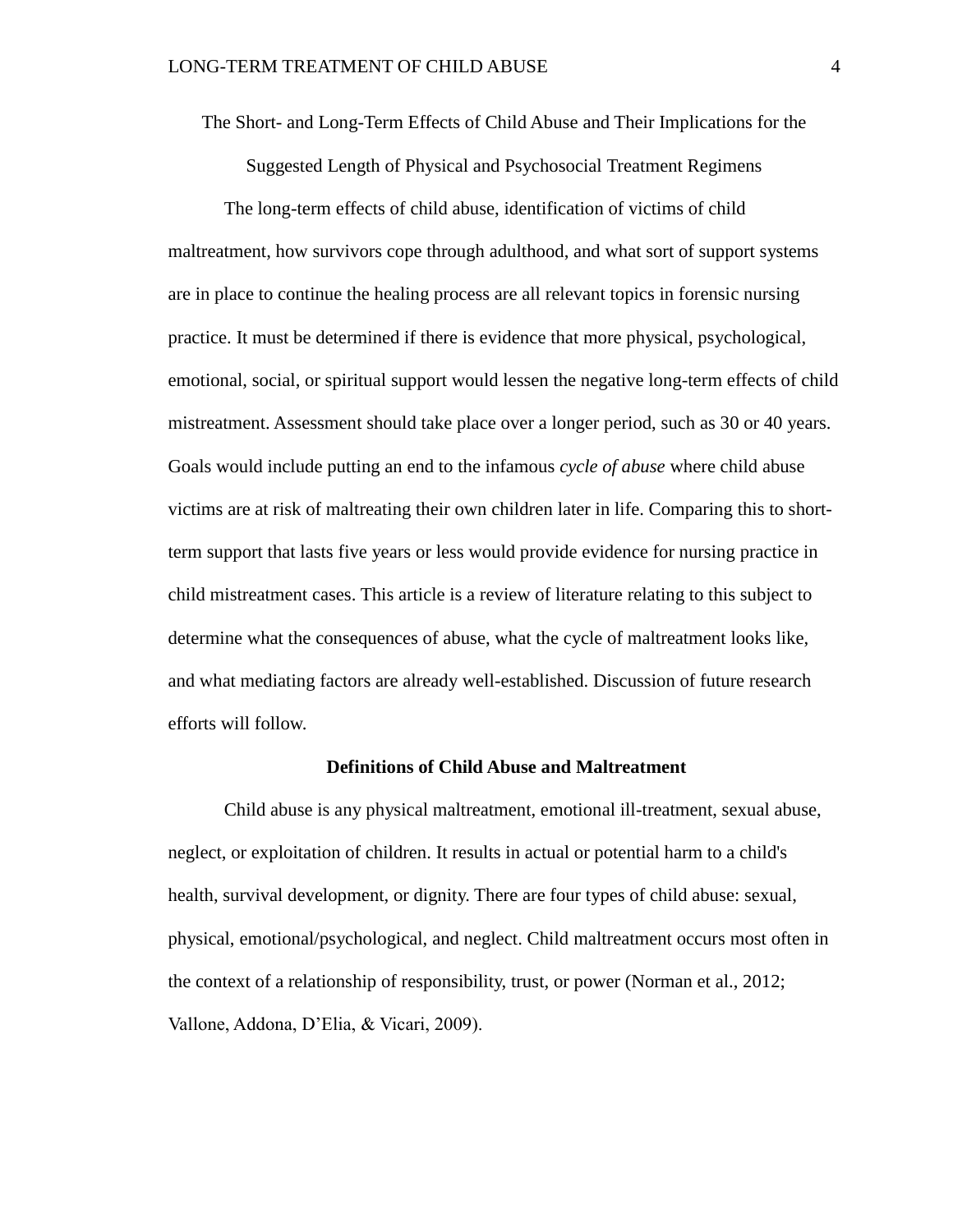Another definition is that child mistreatment is any intentional or unintentional act of commission or omission by a parent or caregiver that results in harm, potential for harm, or threat of harm to a juvenile. Physical abuse is the use of physical force or implements against a child that results in, or has the potential to result in, physical injury. This includes hitting, kicking, punching, beating, stabbing, biting, pushing, shoving, throwing, pulling, dragging, shaking, strangling, smothering, burning, scalding, and poisoning (Gilbert et al., 2009). Physical abuse can be any nonaccidental injury a parent or caretaker inflicts or allows another to inflict on a child (Legano, McHugh, & Palusci, 2009).

Sexual maltreatment is any completed or attempted sexual act, sexual contact, or non-contact sexual interaction with a child by a caregiver. Penetration is contact between the mouth, anus, vagina, penis, or vulva of the child and that of another, older individual. Contact involves intentional touching, directly or through clothing, of the child's genitalia, anus, buttocks, or breasts. It excludes contact required for normal care. Noncontact sexual interaction includes exposure to sexual activity, photographing, filming, or prostitution (Gilbert et al., 2009). Sexual abuse includes any exploitation or involvement of a child in a sexual activity that he or she does not fully comprehend, is not able to give informed consent to, is beyond him or her developmentally, or violates the laws or social taboos of society. It may involve the inducement, coercion, or exploitation of a child in unlawful sexual activity, prostitution, or pornographic materials (Legano et al., 2009).

Psychological or emotional mistreatment involves intentional behavior that conveys to the child that he or she is worthless, flawed, unloved, unwanted, endangered, or valued only when he or she meets another's needs. The definition of psychological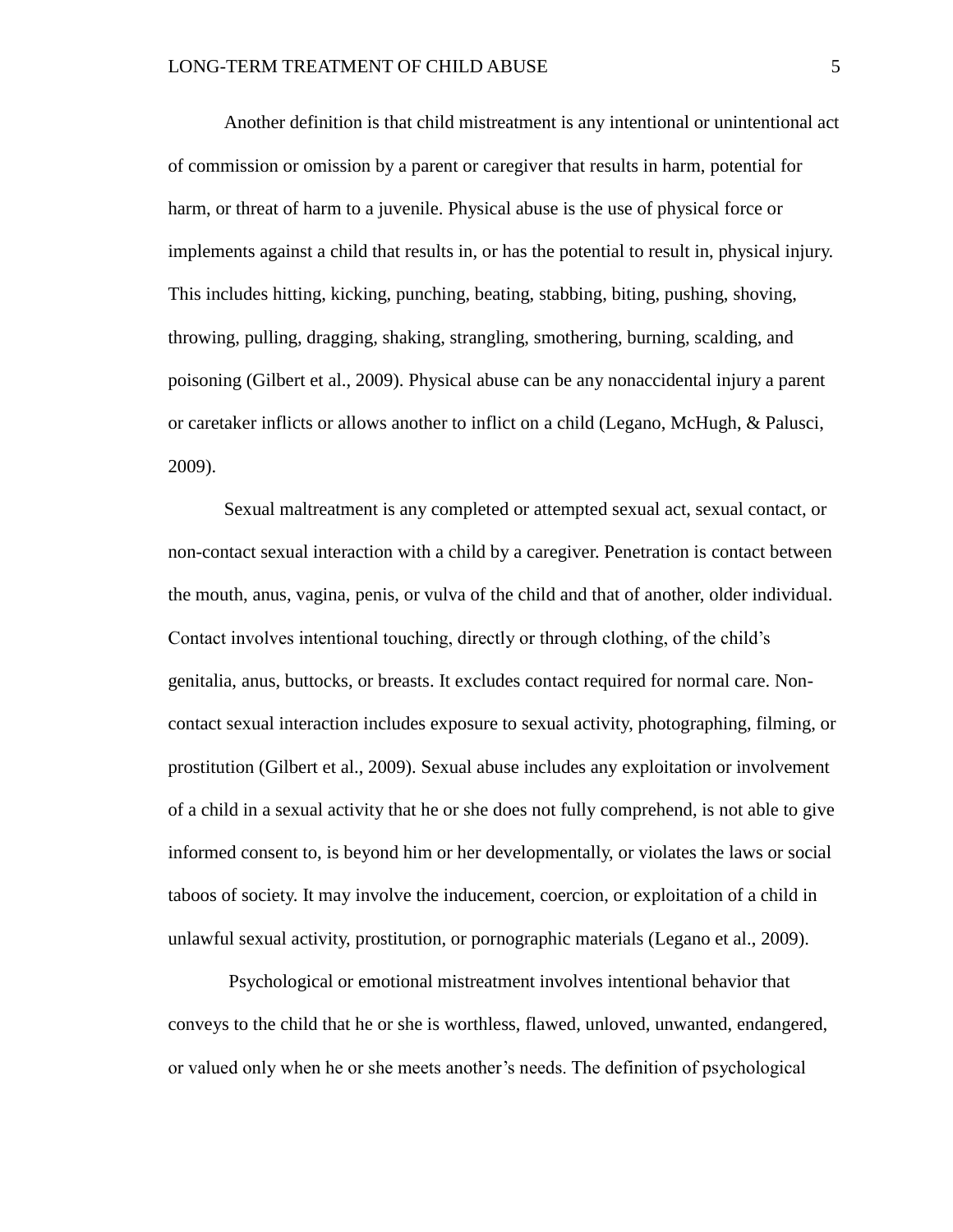abuse could include unintentional actions by the parent, such as constant emotional illtreatment of child that results in serious and persistent adverse effects on the child's wellbeing and emotional development. Psychosocial maltreatment can be continual or episodic; substance abuse may be one trigger. It may take the form of belittling, blaming, degrading, intimidating, terrorizing, isolating, or otherwise behaving in a manner that is harmful, potentially harmful, insensitive to the child's emotional/developmental needs, or potentially damaging to the child emotionally/psychologically. Witnessing intimate partner violence may classify as exposure to psychological or emotional abuse (Gilbert et al., 2009). Psychological maltreatment includes spurning, belittling, or shaming a child. It includes terrorizing, threatening, or perpetrating violence against a child. Emotional abuse may involve isolating the child by confining his or her movement or placing unreasonable limitations on his or her interactions with adults or peers. It may involve exploiting, corrupting, modeling antisocial behavior, or encouraging developmentally inappropriate behavior. Psychological mistreatment may mean denying emotional responsiveness, ignoring a child, or failing to express affection to child (Legano et al., 2009).

Child neglect is the most common form of child maltreatment, and is caretaker omissions that result in actual or potential harm to a child (Legano et al., 2009). More specifically, neglect is failure to meet the basic physical, emotional, developmental, medical, dental, or educational needs of a child. It includes failure to provide adequate nutrition, hygiene, shelter, support, or safety. It may involve failure to provide adequate food, clothing, or accommodation. It may take the form of not seeking medical attention when necessary. It might be allowing a child to miss large amounts of school. It may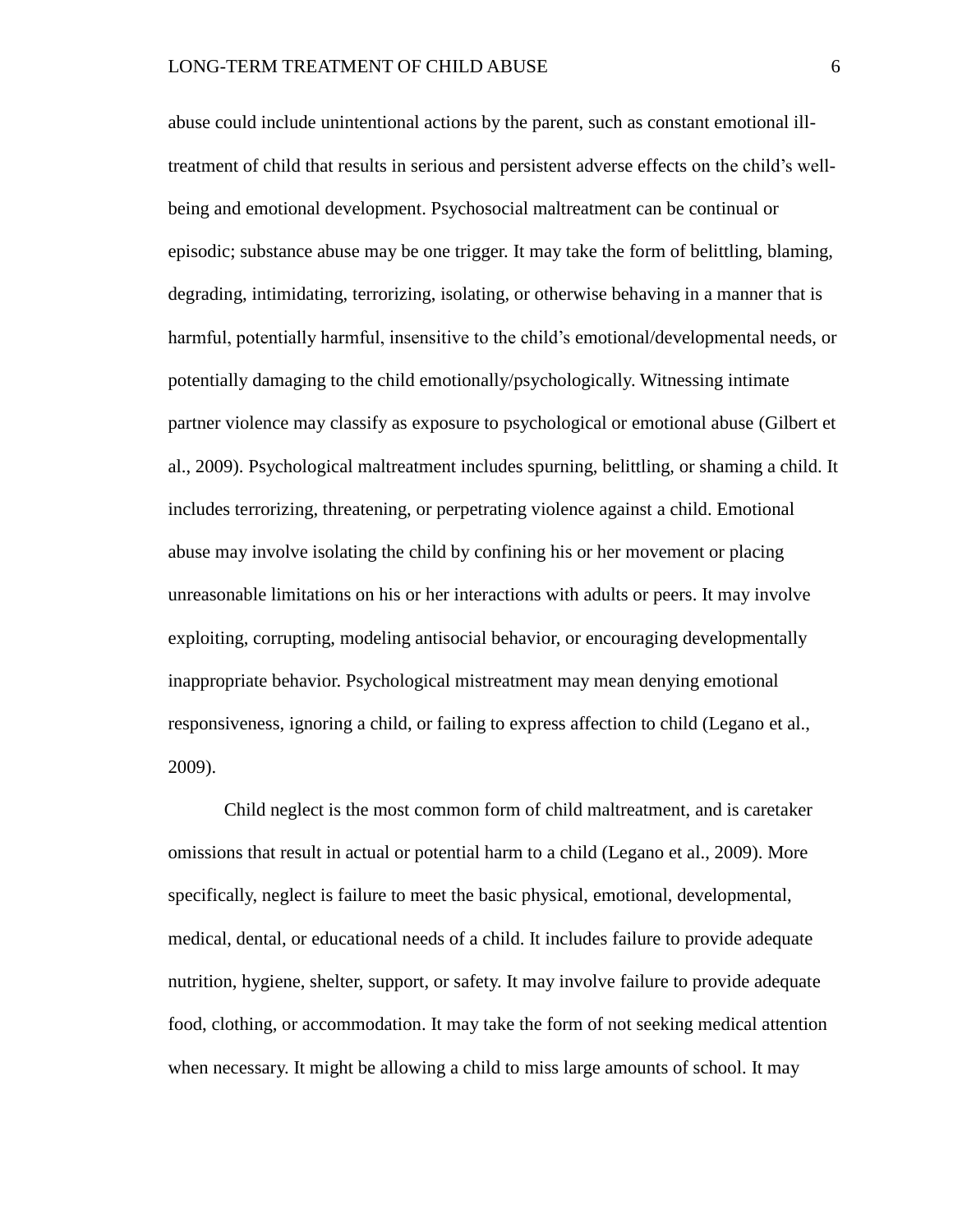involve failure to protect a child from violence in the home or community, or from avoidable hazards (Gilbert et al., 2009).

### **Identification of Victims and Predisposing Factors**

The Forensic Nurse Examiner must be able to determine if a child is a potential or actual victim of child abuse. The most common method used is a complete physical examination. Hoytema van Konijmenburg, Teeuw, Sieswerda-Hoogendoorn, Leenders, and van der Lee (2013) reviewed the literature and discovered that there is currently little to no valid evidence that a physical examination alone is capable of reliably detecting maltreatment in children without prior suspicion of abuse. A complete physical examination will only show signs of physical abuse. The interaction between parents and children must also be part of the investigation. Furthermore, there is some bias inherent in a physical examination looking for child abuse. The examiner may see signs of abuse that are the result of other injuries or may misinterpret innocuous signs such as Mongolian spots. They suggested that further study, using a large sample size and reliable methods, is required to determine whether a complete physical examination allows primary care providers and forensic nurse examiners to detect child maltreatment (Hoytema et al., 2013).

In a more specific study, Nash and Sheridan (2009) explained why the discoloration of bruised skin, the skin above and around a contusion, could not validly identify the age of an injury. For example, yellow was most often present in contusions between 24 and 48 hours, but did not always appear in the progression of bruise healing. In addition, interrater reliability is low because two people may see the same color differently. Analysis of three different studies confirmed that dating a bruise or contusion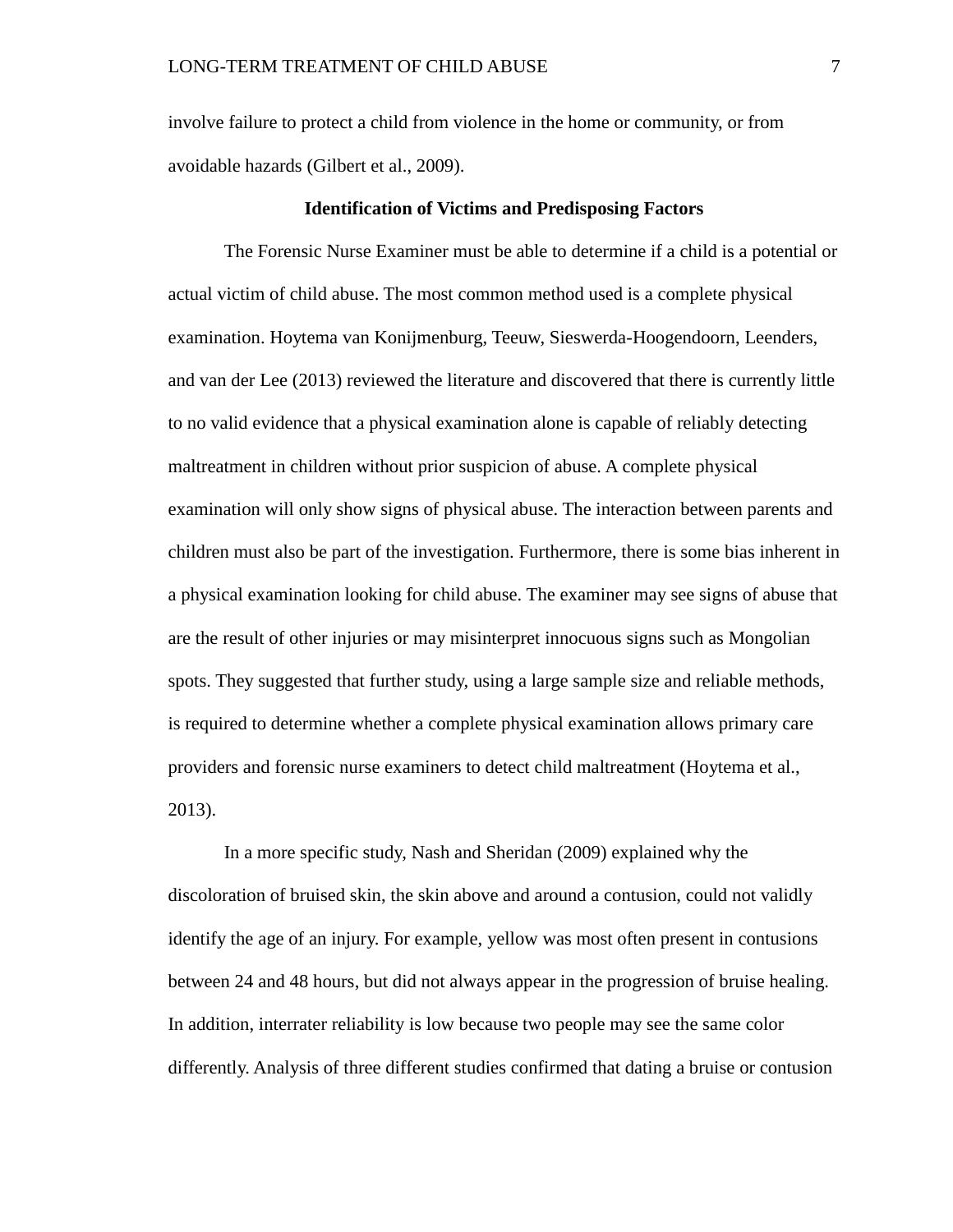using only color is unreliable. The nurse must document any injuries as completely as possible, photograph the injuries, and not comment on the age of the injuries (Nash  $\&$ Sheridan, 2009).

Many environmental and familial factors can lead to child mistreatment. Therefore, screening for these elements should help prevent it. Thompson, Thompson, Black, Esernio-Jensen, Hardt, Das, and Roth (2013) showed that the Healthy Start Prenatal Risk Screen is effective in identifying families at risk for reported child maltreatment. They used a sample of 85,258 women and their second infants to determine that a short interval between pregnancies was significantly associated with reported child maltreatment. The mother's perception of harm to herself and her desire to be pregnant later also correlated with referral due to child abuse. The child maltreatment studied may be the result to having more than one young infant in the household, an unplanned pregnancy after contraception failure, or coercion from a violent partner. Women who are young, are unmarried, or have lower educational levels are also more likely to abuse their children (Thompson et al., 2013).

Knowledge of the characteristics of child abuse victims may help in screening. Girls are more likely to be victims of sexual maltreatment. However, rates of other types of mistreatment are similar for boys and girls. Disability may be a cause or result of child abuse, but certainly correlates. Parents who suffer from poverty, mental health problems, low educational achievement, alcohol overuse, drug misuse, and maltreatment are more likely to mistreat their children. Children of mixed or multiracial heritage are also more likely to become victims of child abuse regardless of socioeconomic status (Gilbert et al., 2009).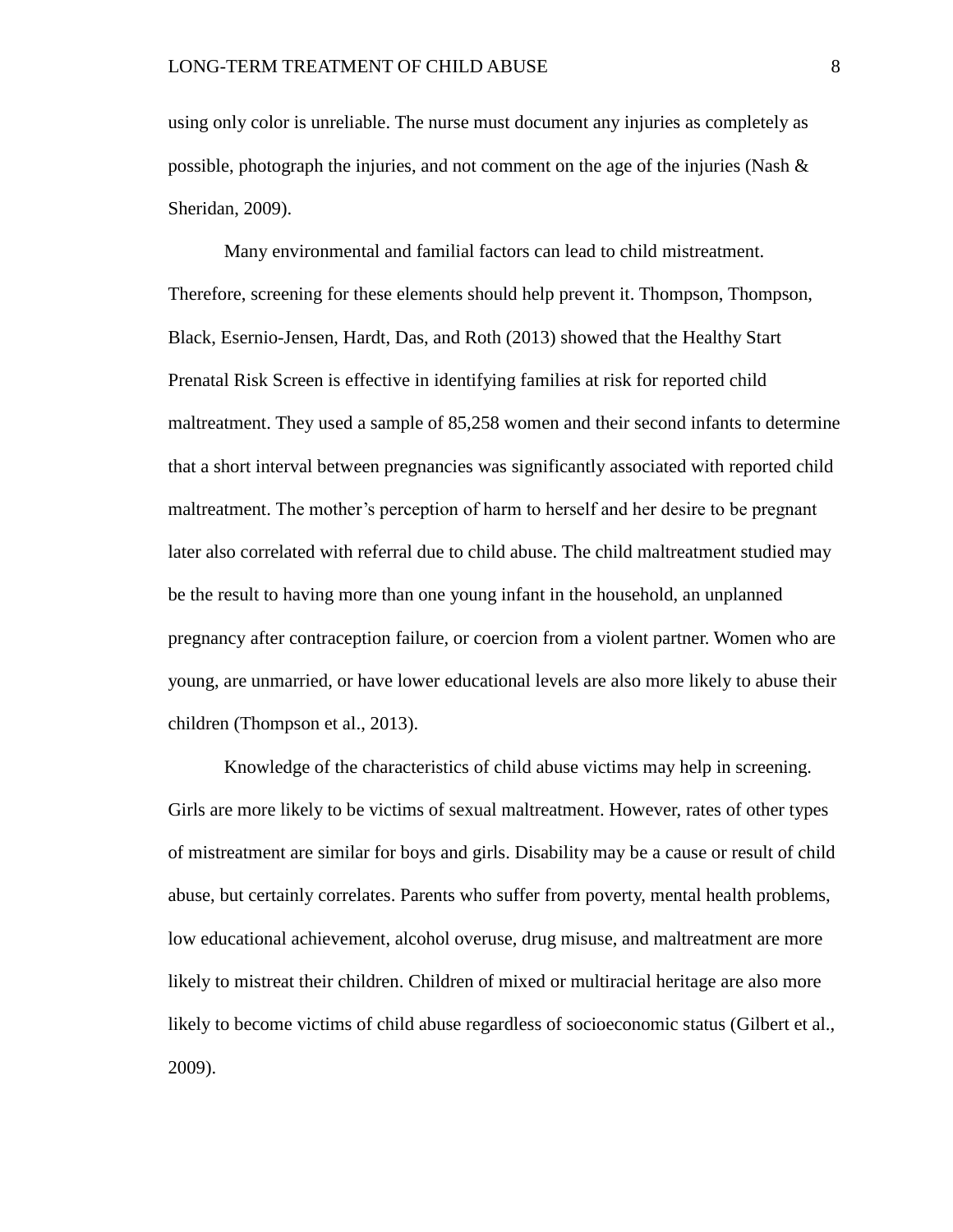In addition to those already listed, there are other factors associated with higher rates of child abuse. Factors that make a caregiver more likely to commit maltreatment include criminal history, inappropriate expectations of children, misconceptions about childcare, and misperceptions about child development. Individual or personal factors that increase a child's risk of mistreatment include behavioral problems, medical fragility, a non-biological relationship with the caregiver, prematurity, and special needs. Family and environmental factors that increase the incidence of abuse include high local unemployment rate, intimate partner violence, poverty, social isolation, and lack of social support (Vallone et al., 2009).

Social support for abuse and social marginalization may contribute to the continuing problem of child abuse. Myths about childhood sexuality, approval of severe forms of corporal punishment, and acceptance of parental authoritarianism may lead to child maltreatment. Socioeconomic deprivation, racism, sexism, and homophobia produce negative effects on children and adults, may intensify the effects of victimization, and increase the likelihood of exposure to violence. Parents stressed by poverty and inadequate social support are more likely to mistreat their children, and children who suffer abuse in such contexts may lack the resources that might provide resilience (Briere & Jordan, 2009).

#### **Evaluation, History, and Physical Examination**

Legano, McHugh, and Palusci (2009) suggest that the physician or forensic nurse examiner need to investigate any apparent, inflicted, physical injuries. This is especially true in a family with a history of child abuse. However, suspicion of maltreatment may arise during the course of a routine physical examination. The examiner will need to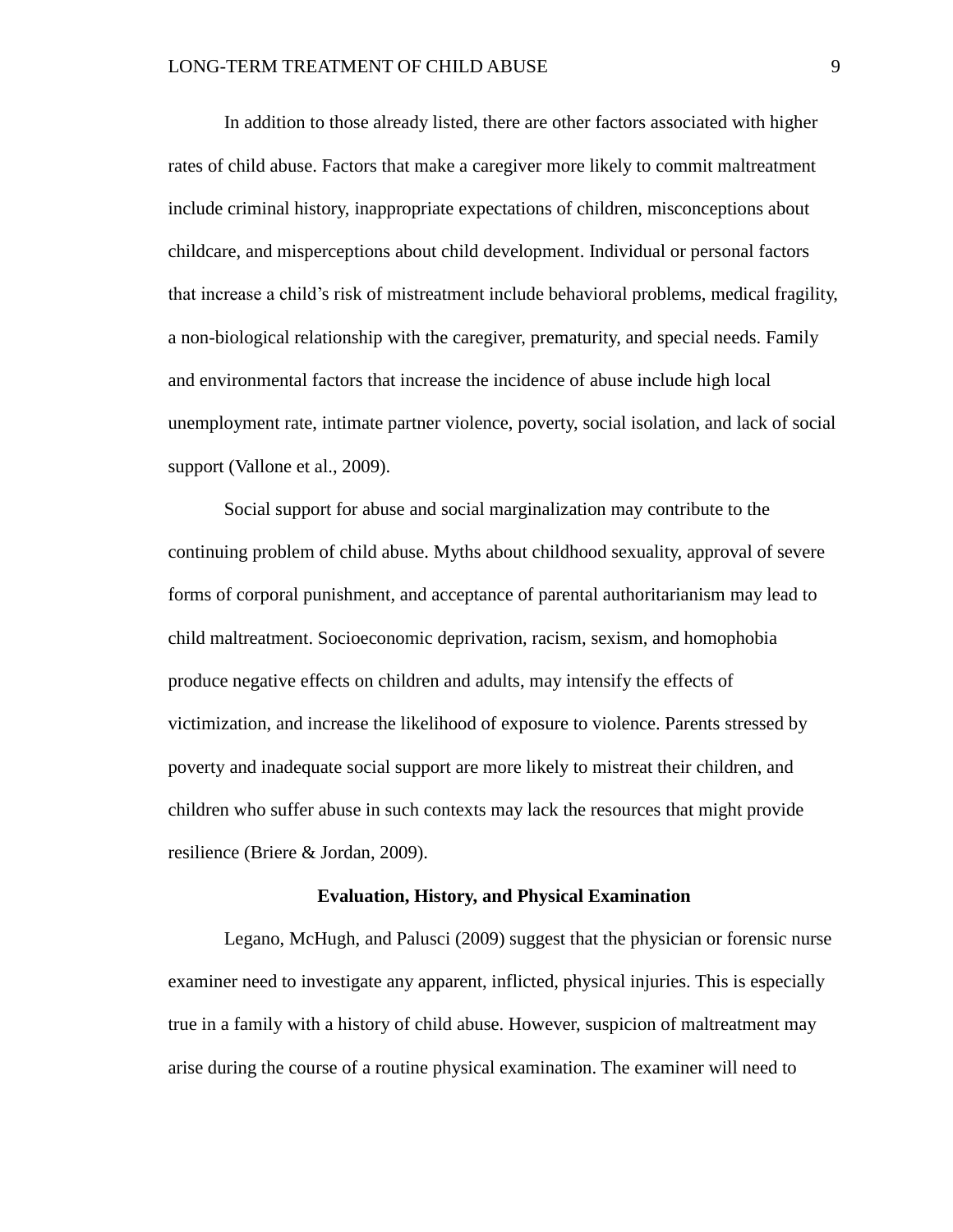complete a history from the parents, a history from the child, a thorough physical examination, laboratory tests, and radiographic studies. The healthcare provider should interview parents and children separately. The examiner should address the history of the present symptoms and events surrounding any physical injuries, prior history of physical trauma, and complete medical history. Suspicious findings in the history include vague or non-existent histories to explain injuries adequately, explanations that change during course of interview, and different histories given to various members of staff. The history may also show different stories of the same episode, no explanations for delay in care, parents indifferent to children's discomfort, parents blame children for the injury, and parental reports that children are "chronic" liars. The medical history should include birth records, past hospitalizations, prior injuries, chronic medical problems, temperament, developmental milestones, and method of discipline. The family history should take account of any genetic tendencies for excessive bleeding, skin disorders, and fractures (Legano et al., 2009).

Legano et al. (2009) suggest that the complete physical examination in physical abuse cases should include appearance, hygiene, behavior, age, and development. The investigator should document any bruises, burns, fractures, and head injuries. The exam may show evidence of major injuries from supposedly minor traumas, specific evidence of inflicted traumas, and injuries inconsistent the developmental ages of the children. The physical exam may also expose injuries located in areas not commonly associated with routine childhood traumas and evidences of healed lesions/scars from previous traumas. Laboratory findings may reveal no medical explanations for the observed injuries, such as evidence of exacerbation of a chronic disease. Radiologic studies may uncover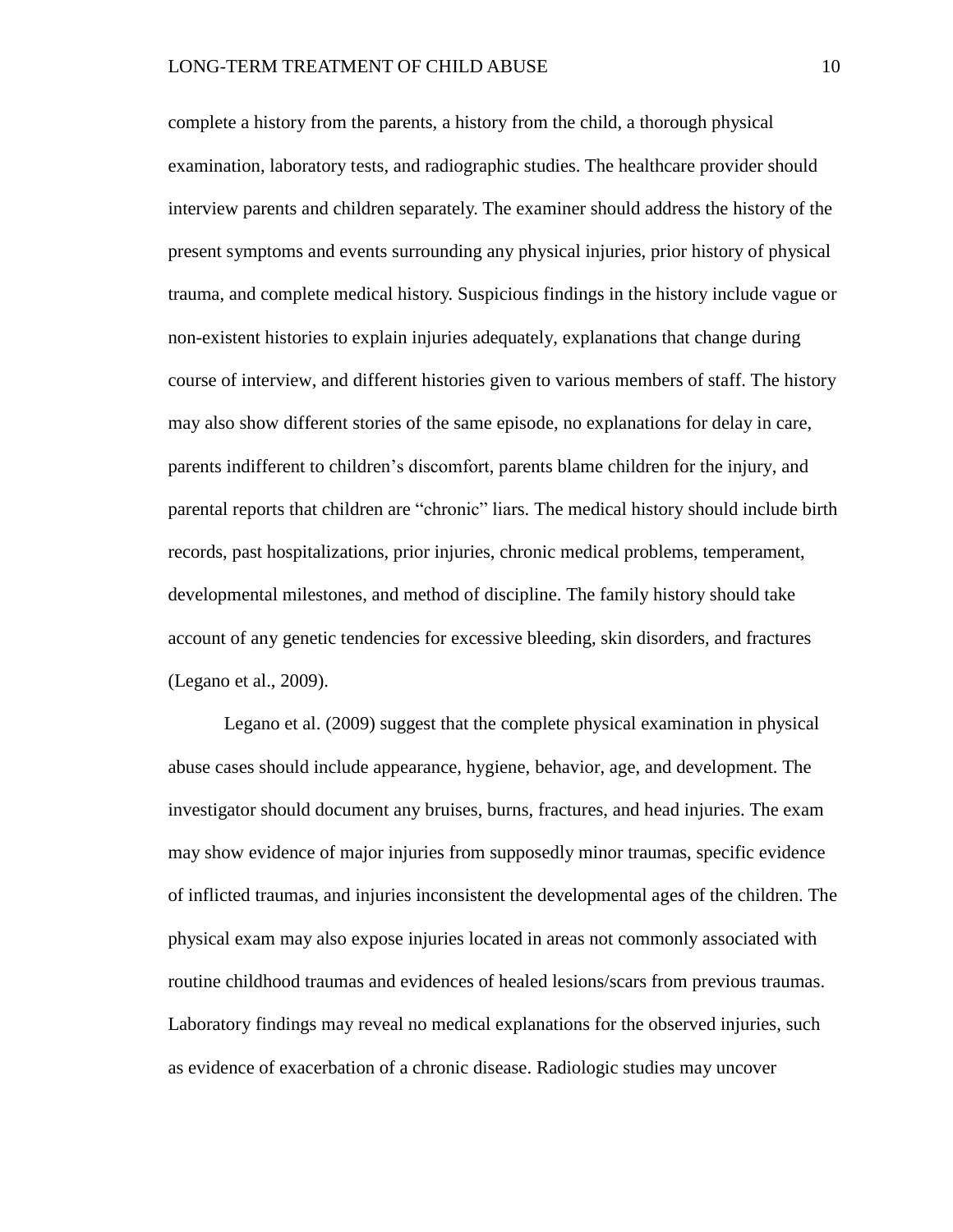evidence of physical abuse during routine examination, no evidence of bone disease, and multiple injuries in various stages of healing (Legano et al., 2009).

Legano et al. (2009) state that anogenital examinations after reports of sexual abuse may yield nonspecific results because of normal changes or healed trauma. The investigator must have a working knowledge of forensic interviewing, child development, pre- and post-pubertal anatomy, and the ability to identify and interpret findings that are normal, indicative of trauma, or unclear/uncertain. The examiner should not force the exam, should make it comprehensive, should explain it to the child, and must empower the child. Any injuries to the body, vulva, hymen, perineum, and skeleton necessitate careful documentation, preferably by digital or diagnostic quality photograph (Legano et al., 2009).

Legano et al. (2009) describe indeterminate findings as those where there is insufficient or conflicting data from research studies. These findings support a disclosure of sexual abuse if one is given and are highly suggestive of abuse even in the absence of a disclosure, unless the child or caretaker provides a clear, timely, and plausible description of accidental injury. These include acute laceration or extensive bruising of labia, penis, scrotum, perianal tissues, or perineum; a fresh laceration of the posterior fourchette; and a scar on the posterior fourchette or perianal tissues. They state that specific findings diagnostic of trauma or sexual contact include acute laceration of the hymen, ecchymosis of the hymen, perianal lacerations extending deep to the external sphincter–hymenal transection, missing segment of hymenal tissue, confirmed sexually transmitted infection without congenital or transfusion transmission, pregnancy, or sperm on or in the child's body (Legano et al., 2009).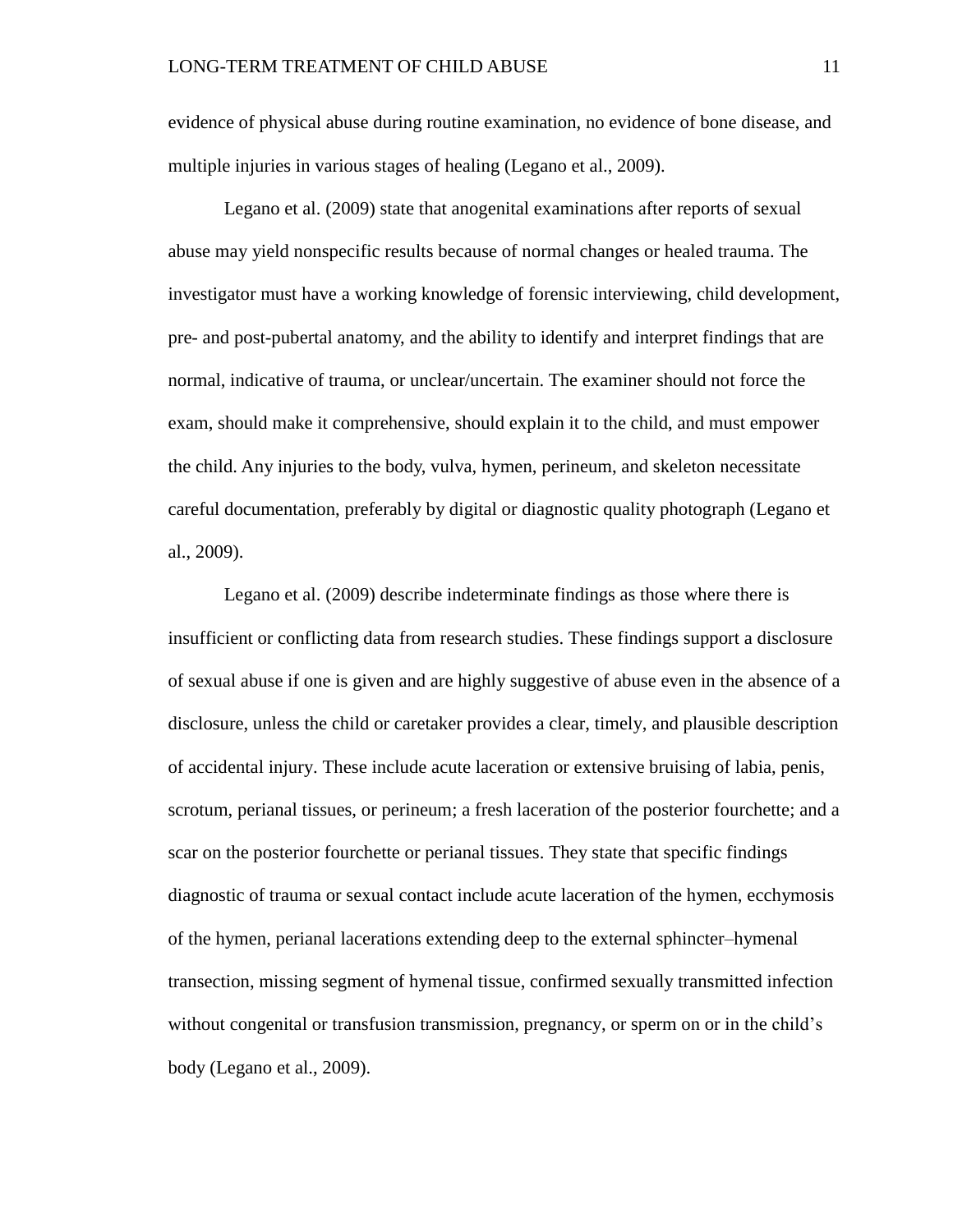Legano et al. (2009) found that parental attributes seen in psychological abuse include aggression, poor parenting skills, authoritarian style, and substance abuse. Parents may also have a history of depression, suicide attempts, low self-esteem, and poor social skills. They may exhibit no empathy, excessive stress, domestic violence, and family dysfunction. Children at risk for psychological mistreatment include those with parents undergoing divorce, unwanted or unplanned children, and children who are socially isolated or have a disability. Some signs and symptoms include emotional difficulties, abnormal weight changes, and report of psychological abuse (Legano et al., 2009).

Legano et al. (2009) encourage clinicians to verify that parents are meeting children's basic needs. If they are not, then it is important to determine why. If a child is not receiving adequate nutrition, then he or she may have inadequate growth, failure to thrive, and inadequate weight gain. Clothing that is inappropriate for the weather or poorly fitting may indicate neglect. Inadequate hygiene and protection from environmental hazards may also indicate neglect. Medical neglect includes noncompliance or nonadherence with treatment regimens as well as delay or failure to obtain healthcare. Emotional neglect is the failure to provide adequate affection and nurturing. In educational neglect, parents do not enroll a child in school, they allow a child to miss excessive amounts of school, or they do not ensure that their child receives adequate special education services in school. Assessing resources, access to food, parental risk factors, parental knowledge, and health beliefs is imperative. Neglected children may exhibit developmental delays, poor psychological health, cognitive issues, and language problems. They may also demonstrate poor coping abilities, few positive interactions, insecure attachment, and criminal behavior. Neglected children could have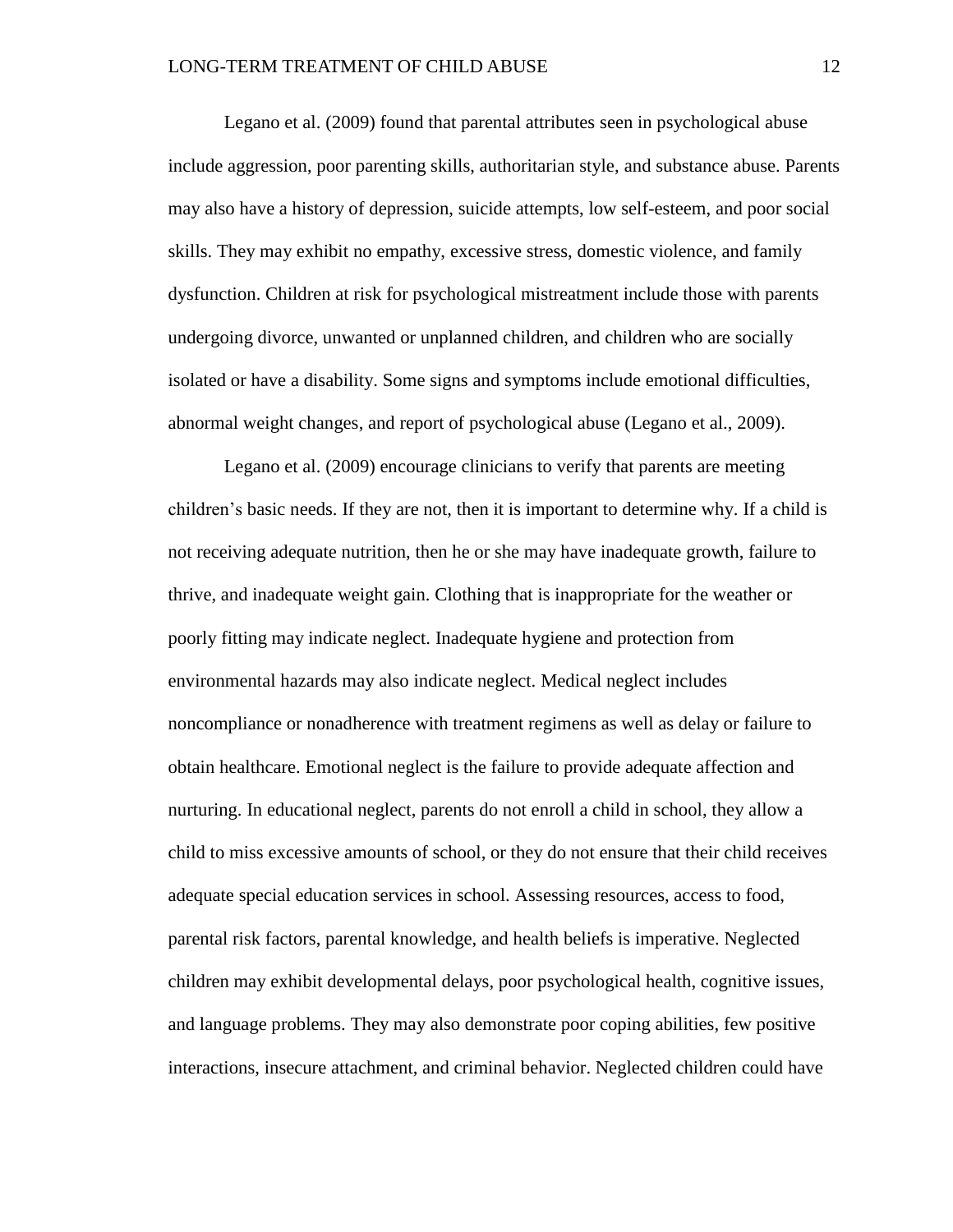personality disorder, substance abuse problems, higher catecholamine/cortisol activity, and alterations in the limbic-hypothalamic-pituitary-adrenal axis. Assessment and magnetic resonance imaging might reveal post-traumatic stress disorder, smaller total midsagittal areas of the corpus callosum, and decreased cranial/cerebral volumes (Legano et al., 2009).

## **Intimate Partner Violence: Cause, Type, or Consequence**

Intimate partner violence, domestic violence, and family violence all refer to the same thing. Intimate partner violence is any threatening behavior, harm, psychological abuse, physical maltreatment, sexual mistreatment, financial exploitation, or emotional abuse. By definition, it is between adults who are, or were, intimate partners or family members. Domestic violence is irrespective of gender and sexuality. The most frequent perpetrator is the man in heterosexual couples (Gilbert et al., 2009). Thirty-three percent of women in the United States experience family violence (Legano et al., 2009).

Violence in the home may result in intimate partner violence and child abuse occurring together. Domestic violence and child maltreatment occur in the same household 30% to 60% of the time, and child mistreatment leads to family violence 40% to 60% of the time. The number of intimate partner violence episodes directly correlates with the rate of physical abuse of the child. Risk factors for concurrence of domestic violence and child maltreatment include low socioeconomic status, maternal mental illness, and caretaker substance use (Legano et al., 2009).

Some research includes witnessing intimate partner violence as a type of child abuse. For example, Vallone et al. (2009) consider domestic violence perpetrated by a parent as maltreatment because it affects the child's subsequent development. Children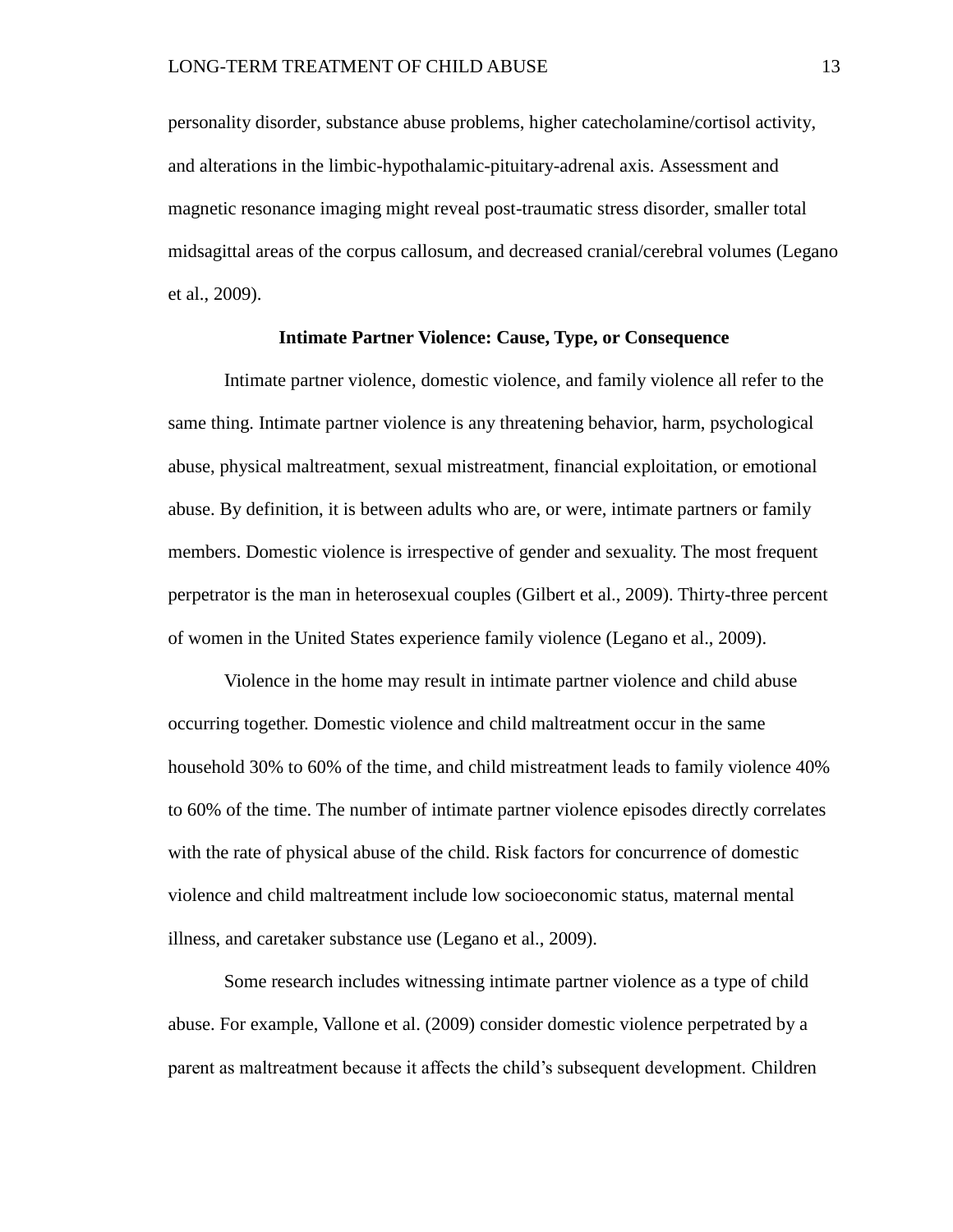exposed to family violence experience psychological harm (Gilbert et al., 2009). Children who witness intimate partner violence suffer from behavioral and anxiety disorders, such as oppositional defiant disorder (Vallone et al., 2009). Children may endure harm intentionally or when they try to come between the perpetrator and victim of domestic violence. Family violence adversely affects parents' ability to raise their children and meet their needs (Legano et al., 2009).

Women who experience child abuse are at risk for becoming victims or committers of intimate partner violence. Children living in violent families have a higher tolerance of it in adulthood (Vallone et al., 2009). Children from families who have a high level of family violence who also rate themselves as having a high level of family support report more dating violence. Those from highly violent and highly involved families become insensitive to the violence (Folger & Wright, 2013). Exposure to family violence predicts male abusive behaviors and female victimization in intimate relationships (Legano et al., 2009). In addition to risk of perpetration or victimization, those who witness intimate partner violence and suffer maltreatment have more numerous and severe symptoms (Briere & Jordan, 2009).

Victims of violence turn to substance abuse as a tension reduction behavior. Women in methadone treatment clinics are more likely than women in the community are to have a history of childhood sexual maltreatment or intimate partner violence. Rates of post-traumatic stress disorder among women in treatment also exceed those of the general population. Drug use and financial dependence can limit women's power, sense of options, and use of problem-focused coping. Interventions with victims of domestic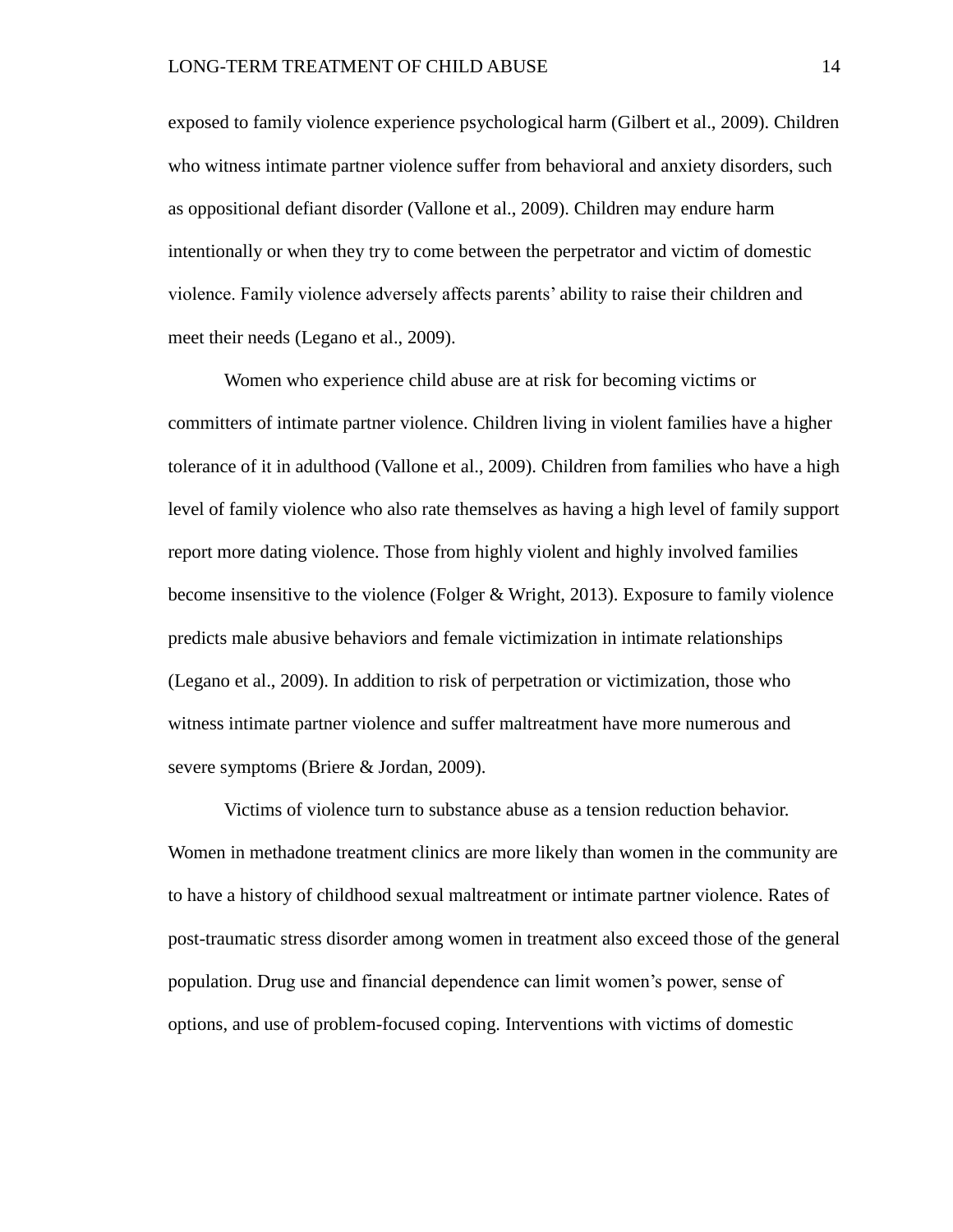violence should focus on childhood mistreatment history, drug dependence, financial resources, social support, and mental health (Engstrom, El-Bassel, & Gilbert, 2012).

## **Disclosure, Reporting, and Investigation**

Cris Finn (2011) interviewed thirty forensic nurses who attended the International Forensic Nurses Scientific Assembly. He analyzed the participants' stories and experiences of receiving child abuse disclosures. Mr. Finn (2011) stated, "A child's selfdisclosure is a critical component in initiating intervention to stop abuse and decrease the likelihood of long-term negative outcomes" (p. 252). He also said that the research consistently indicates that most victims of childhood abuse delay disclosing for significant periods, and that many never disclose until someone discovers their mistreatment through other means. Mr. Finn discovered several themes during his qualitative study: nurses reported that a child-friendly environment, connecting with and building rapport with the children, engaged listening, and believing the children unconditionally were important in supporting disclosure. In addition, many nurses discussed the potential for false disclosures (Finn, 2011).

Uninvestigated child abuse is a common theme in most studies. For example, selfreport and parental report levels of child abuse are significantly lower than the number of official investigations by child-protection services and police. Even self-report rates may be low due to forgetting, denial, misunderstanding, and embarrassment. In addition, children may experience more than one type or instance of abuse simultaneously, but investigations tend to focus only the most severe and recent case (Gilbert et al., 2009).

Legano et al. (2009) remind readers that physicians and nurses are among mandated reporters of child abuse, so they need to know how to recognize, assess for, and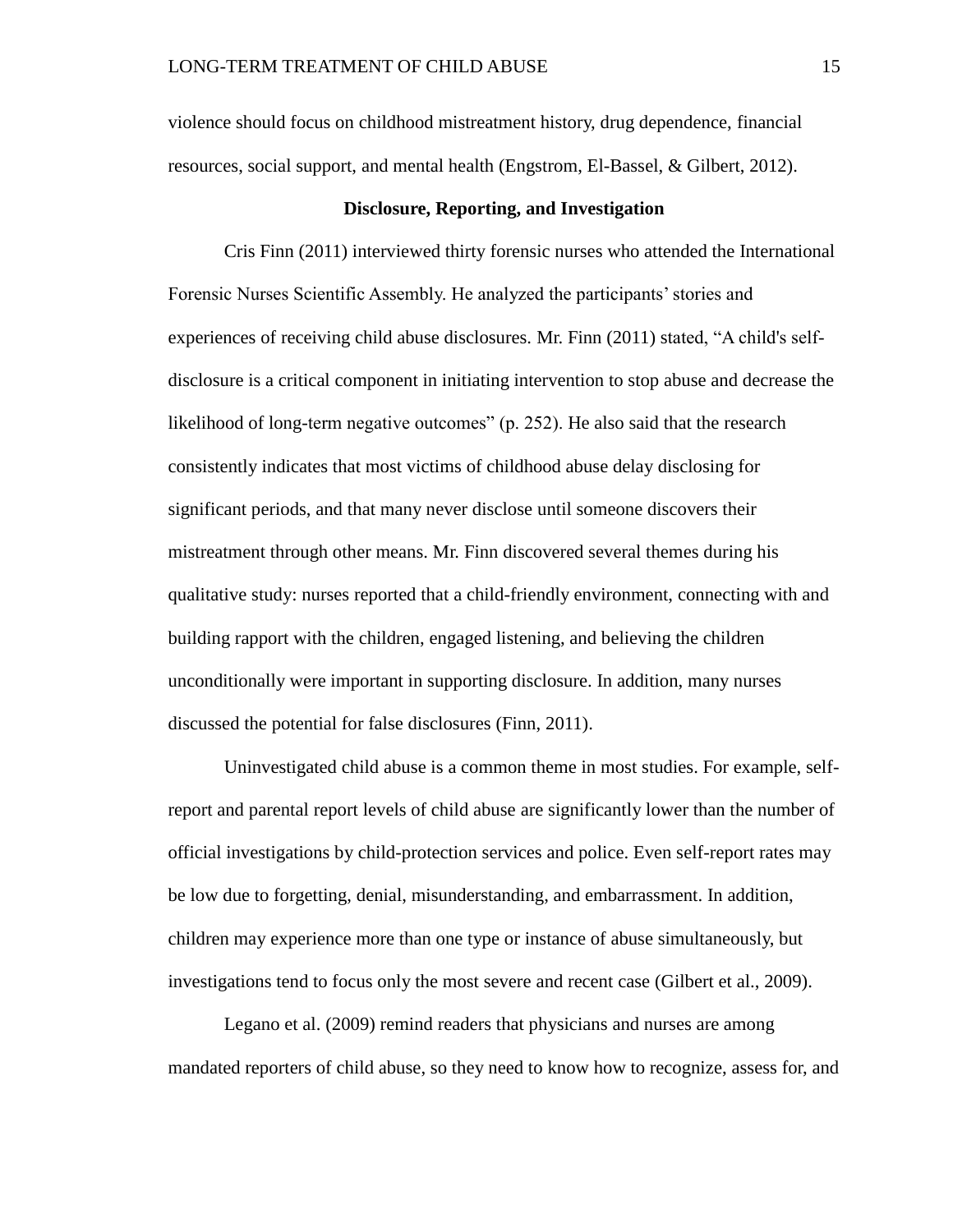report it. General guidelines include the patient meeting the legal definition of a child, an act/omission committed by the parent, a history inconsistent with the injury, or other features of a reported episode fulfill other criteria for maltreatment or neglect. Multiple missed medical appointments, unreasonable delay in seeking medical treatment, abandonment, illnesses preventable by routine medical care, and inadequate care are potential criteria for a neglect report. Statements made by the child or parent disclosing potential mistreatment, physical injuries inconsistent with accident or disease, sexually transmitted infections, and pregnancy are acceptable as a basis for suspected abuse reports. The reporting requirements of mandatory reporting laws supersede the confidentiality of medical records and the patient-provider relationship. Recent federal legislation specifically allows state-mandated child maltreatment reporting and exempts such state reporting laws from federal privacy requirements under the Health Insurance Portability and Accountability Act of 1996. Penalties for not reporting range from fines in some states to criminal charges in others but also include civil penalties so that the child or guardian may litigate to redress financial losses sustained by the failure to report. Most of the legislation describes the need for reasonable suspicion of mistreatment to make a report. A physician does not need to have absolute certainty that abuse occurred (Legano et al., 2009). In addition to mandatory reporting, forensic nurse examiners need to gather forensic evidence, carefully follow the chain of custody, and testify in court cases (Lehman, 2012).

#### **Short-Term Consequences**

Death is the most severe immediate consequence of child abuse. Currie and Widom (2010) stated that 1,760 children died because of maltreatment or neglect in the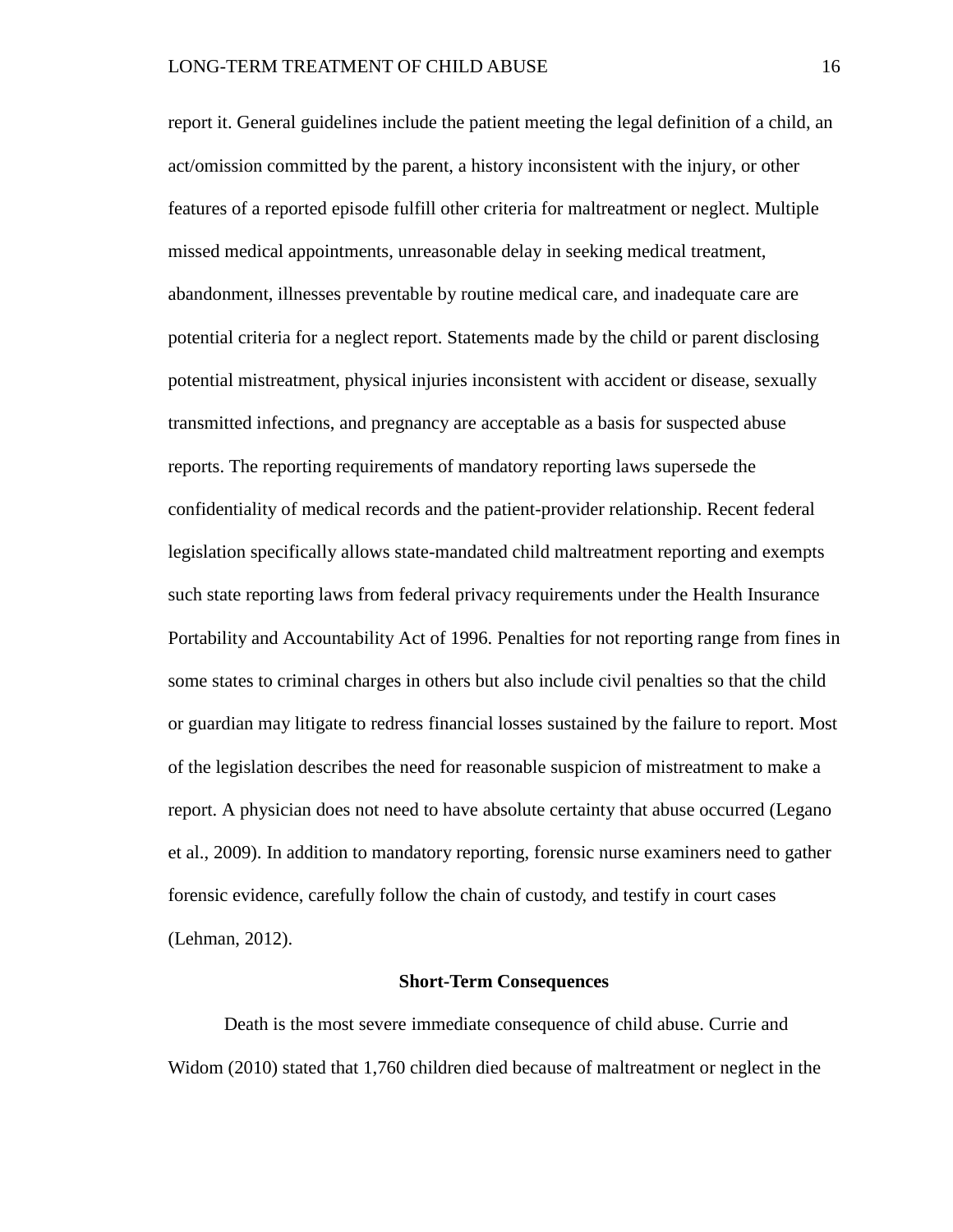United States of America in 2007. The number of child mistreatment fatalities is up from 1,530 in 2006 (Legano et al., 2009). The World Health Organization estimates that more than 155,000 deaths in children under the age of 15 occur each year because of child abuse and neglect (Gilbert et al., 2009). If children do survive, then they have increased risks for negative psychiatric, social, behavioral, academic, and interpersonal functioning (Currie and Widom, 2010). For example, child abuse is associated with anxiety, depression, and anger. However, it is hard to generalize as children may suffer multiple types of maltreatment, experience varying numbers of episodes of mistreatment, endure other potentially adverse phenomena, and have a genetic tendency to poor mental health (Briere & Jordan, 2009).

Rogosch, Dackis, and Cicchetti (2011) found that child abuse led to poorer health outcomes and greater behavioral problems. They measured the allostatic load or indicators of the stress response such as cortisol, excess adipose tissue, body mass index, and hypertensive risk of children from low-income families. There was no significant difference in the allostatic load between maltreated and non-maltreated children. The level of stress was the same in both groups, and was most likely due to their socioeconomic level. However, a high allostatic load because of socioeconomic stressors and maltreatment together significantly predicted poor health outcomes. Children from low-income families who also suffer maltreatment are at the highest risk of mental and physical illness. They also had an increased rate of behavioral, delinquent, and social problems (Rogosch et al., 2011).

Vallone, Addona, D'Elia, and Vicari (2009) described the psychological effects on school age children, 6-11 years old, of witnessing abuse and being a victim of sexual or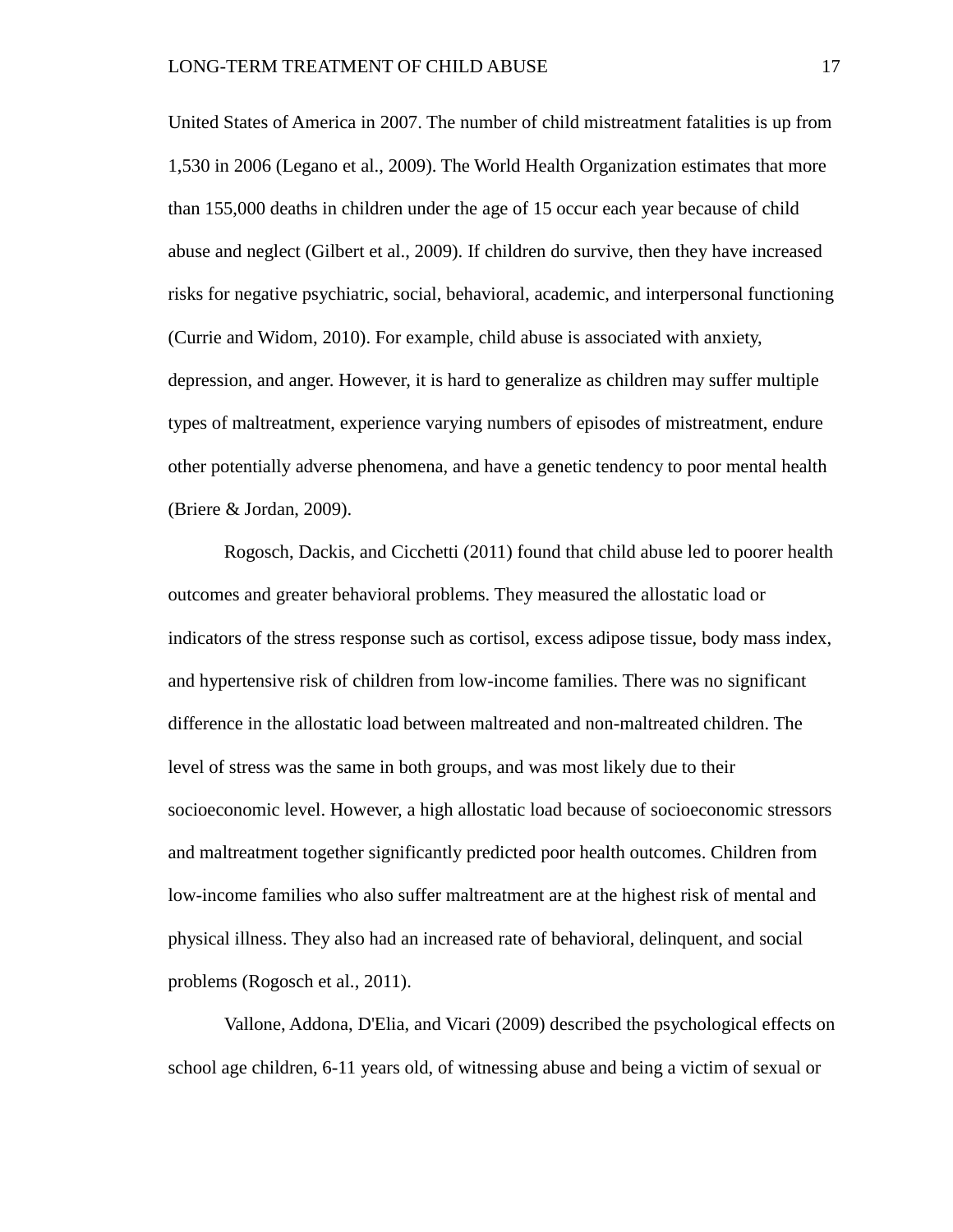physical abuse. They found that children who witnessed abuse were more likely to suffer from behavioral disorders, such as attention deficit hyperactivity disorder or oppositional defiant disorder. They discovered that victims of child abuse, sexual or physical, tended to suffer from post-traumatic stress disorder and dissociative disorders. Both groups of children suffered from anxiety disorders, such as separation anxiety disorder. Memory and learning were poorer in mistreated children than those who witnessed violence (Vallone et al., 2009).

Childhood-limited abuse leads more often to stress directed inward such as problem drug misuse, suicidal thoughts, and depressive symptoms. Maltreatment in adolescence leads to criminal behavior, substance abuse, health-risking sexual behavior, and suicidal thoughts. This is why programs need to be effective and developmentally appropriate. Preventing and reporting mistreatment, particularly toward adolescents is important (Thornberry, Henry, Ireland, & Smith, 2010). These are only the short-term consequences of child abuse and maltreatment, but these early negative academic and emotional outcomes may have an effect on the long-term consequences discussed next.

# **Long-Term Consequences**

Child abuse causes a host of long-term physical and mental health issues. Physical child maltreatment increases the risk for depressive disorders, anxiety disorders, eating disorders, childhood behavioral/conduct disorders, suicide attempts, drug use, sexually transmitted infections, and risky sexual behaviors. It may increase the risk of cardiovascular diseases, type two diabetes mellitus, obesity, hypertension, smoking, ulcers, headaches, migraines, arthritis, and alcohol problems. Emotional mistreatment can lead to depressive disorders, anxiety disorders, suicide attempts, drug use, sexually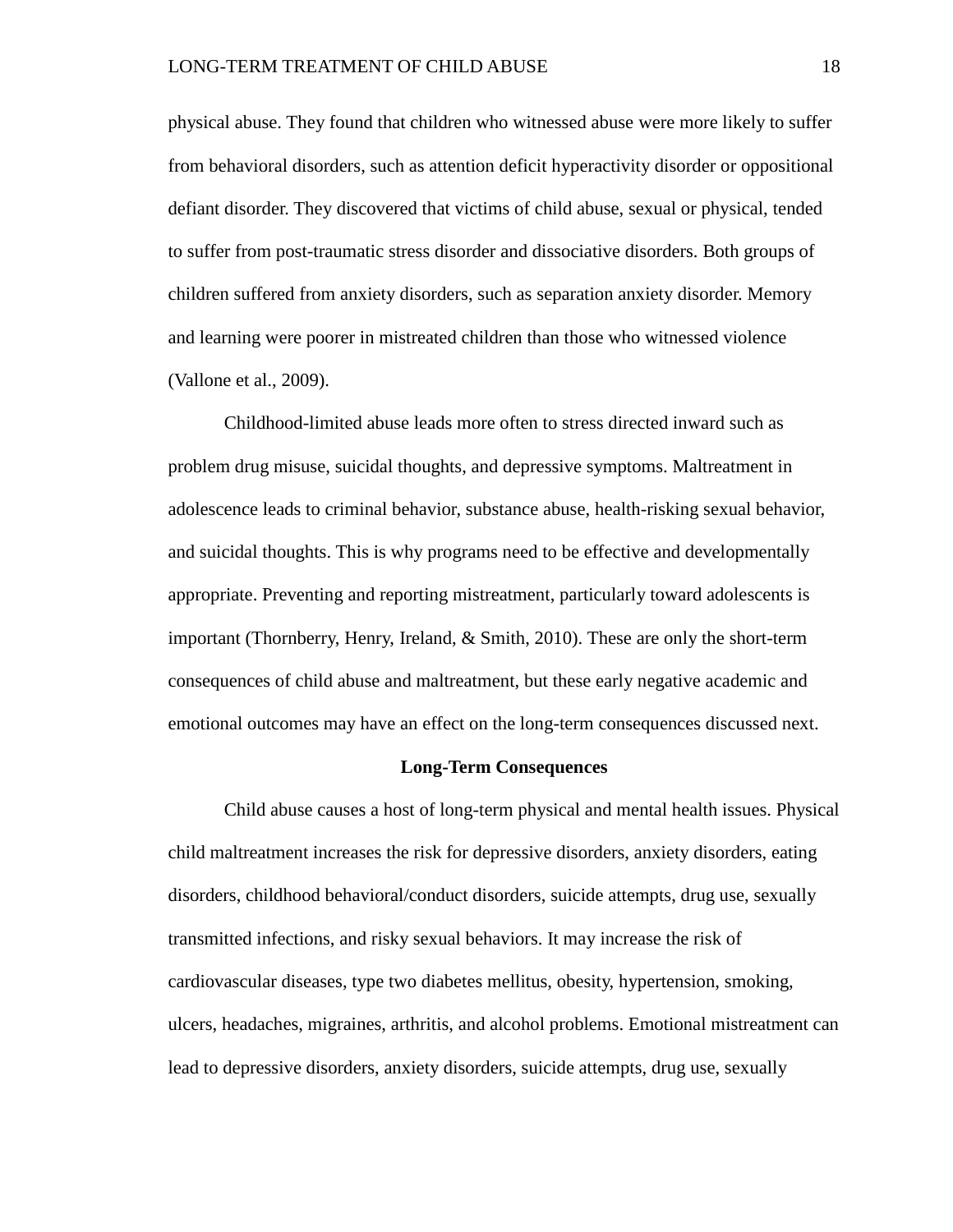transmitted infections, and risky sexual behaviors. It may lead to eating disorders, type two diabetes mellitus, obesity, smoking, and alcohol problems. Neglect can cause depressive disorders, anxiety disorders, suicide attempts, drug use, sexually transmitted infections, and risky sexual behaviors. It may cause eating disorders, childhood behavioral/conduct disorders, cardiovascular diseases, type two diabetes mellitus, alcohol problems, and obesity (Norman et al., 2012).

Briere and Jordan (2009) suggest that somatization is bodily distress that arises from psychological phenomena. Children or adult survivors may complain of chronic pelvic pain, genitourinary problems, or gastrointestinal distress because of the trauma of the abuse. Childhood maltreatment may also lead to chronic interpersonal difficulties such as chaotic relationships, abandonment issues, problems trusting others, and ambivalence regarding intimacy. This interpersonal disturbance may result from insecure attachment styles. Dissociation, substance abuse, and tension reduction behaviors are also more common in adult survivors of mistreatment than in their non-abused peers (Briere & Jordan, 2009). More details on some of these effects of maltreatment follow.

The major long-term effect of child abuse and maltreatment is post-traumatic stress disorder (PTSD) or post-trauma syndrome. According to Ackley and Ladwig (2011), PTSD is a sustained maladaptive response to a traumatic or overwhelming event such as abuse. Characteristics of PTSD include aggression, alienation, an altered mood state, anger, anxiety, avoidance, and compulsive behavior. People who suffer from PTSD also may exhibit denial, depression, detachment, difficulty concentrating, enuresis, an exaggerated startle response, and fear. They may have flashbacks, gastric irritability, grieving, guilt, headaches, and hopelessness. Those who suffer PTSD from child abuse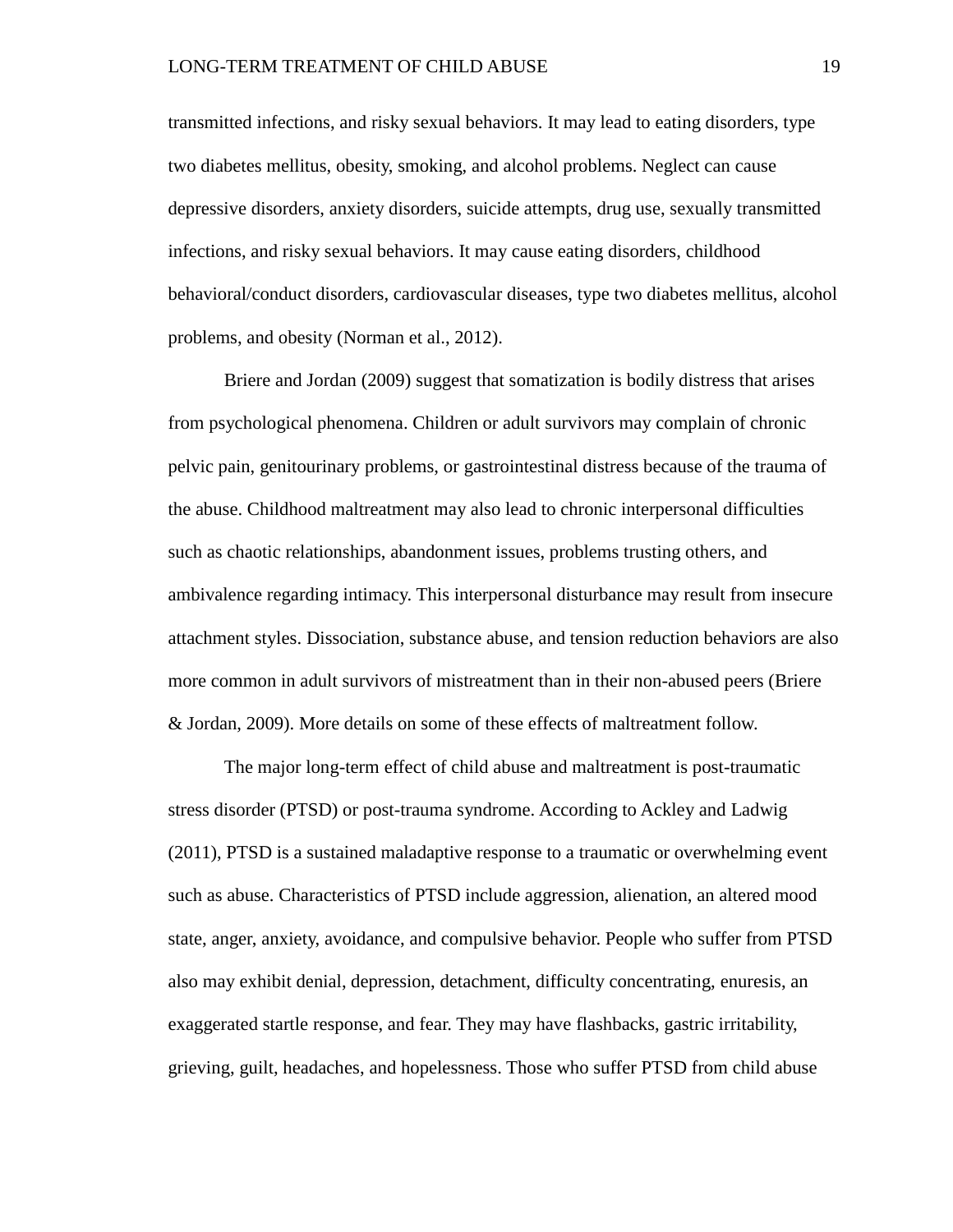could have hypervigilance, intrusive dreams, intrusive thoughts, irritability, neurosensory irritability, nightmares, and palpitations. They might experience panic attacks, psychogenic amnesia, rage, emotional numbness, repression, and shame. Risk factors for PTSD include diminished ego, displacement from home, chronicity, exaggerated sense of responsibility, inadequate social support, occupation, perception of event, survivor's role in event, and unsupportive environment (Ackley & Ladwig, 2011).

Child abuse increases the risk of internalizing behavior problems, such as anxiety and depression. It also increases the risk of externalizing or aggressive behavior problems. Early and continuous maltreatment lead to more behavioral problems in childhood. Children who suffer mistreatment have an increased risk of depression, which can cascade into other spheres of functioning. Physical or sexual abuse doubles the risk of attempted suicide for young people into their late 20s; this association is dosedependent, so cumulative adversity increases the risk. Girls who suffer maltreatment are at increased risk for alcohol problems in adolescence and adulthood (Gilbert et al., 2009).

Abused children often suffer from physical as well as psychological consequences. They are more likely to become obese, and may be greater risk for ischemic heart disease, cancer, chronic lung disease, skeletal fractures, and liver disease. Sexually maltreated children are more likely to have an eating disorder such as bulimia or anorexia. Abnormally overt or intrusive sexual behavior correlates with sexual mistreatment, physical abuse, family adversity, coercive parenting, and modeling of sexual behavior. Children who suffer physical abuse, sexual maltreatment, or neglect are at risk of teenage pregnancy and adult prostitution; this is particularly true for girls. Sexual mistreatment increases a child's risk of earlier onset of sexual activity, greater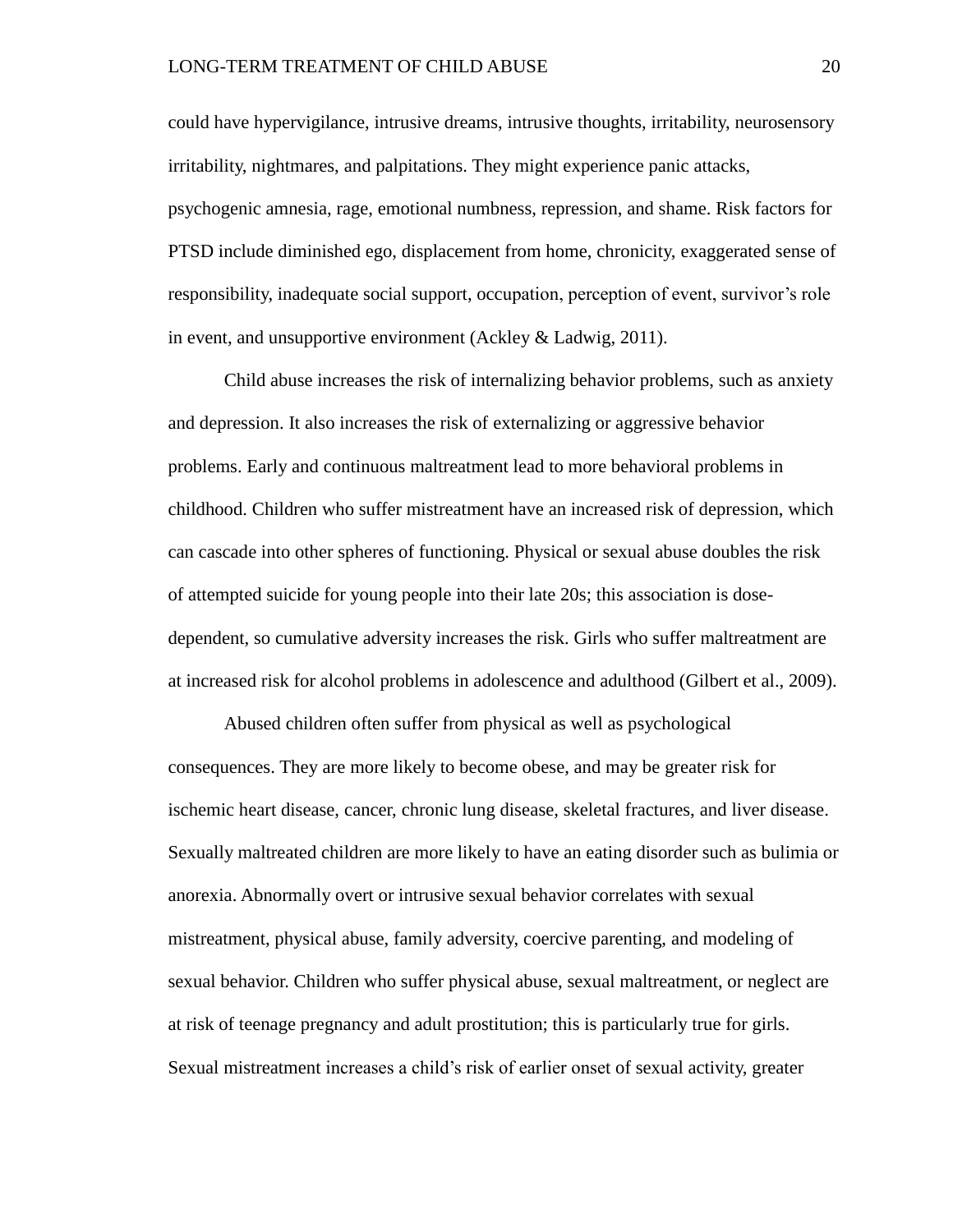number of sexual partners, abortions, and sexually transmitted diseases. Severe or repeated sexual abuse or multiple childhood adversities increases the risk. Exposure to childhood sexual maltreatment may correlate to later sexual orientation; findings suggest that the association relates to sexual adjustment (Gilbert et al., 2009).

In addition to poor physical and psychosocial health, delinquency is also a serious long-term consequence of child abuse. Maltreatment puts juveniles at 55% or 4.8 times higher risk of arrest and 96% or 11 times higher risk of arrest for a violent crime. Baskin and Sommers (2011) found evidence of a similar relationship among childhood maltreatment, foster care placement, and delinquency. On average, a child in foster care has three different placements while in the system. Boys and girls in the foster system are ten times more likely to have a police officer place them under arrest than their peers are. Children receiving in-home services or in foster care households were less likely to become incarcerated. There are differences in whether prior researchers included children who were victims of abuse or neglect, whether it was substantial or reported abuse, what placements were included, the age of the children included, and what defined delinquency (Baskin & Sommers, 2011).

Baskin and Sommers (2011) studied the full array of maltreated children and the full range of arrest offences. They studied abused children who the courts subsequently placed into the foster care system. Foster care and its lack of permanence place young people at a higher risk of delinquency. Their goal was to determine if the type of child abuse, the foster care placement situation, or some combination of factors led to future delinquency. They conducted a prospective study of the official records of children in Los Angeles County from admission to the Department of Child and Family Services (DCFS)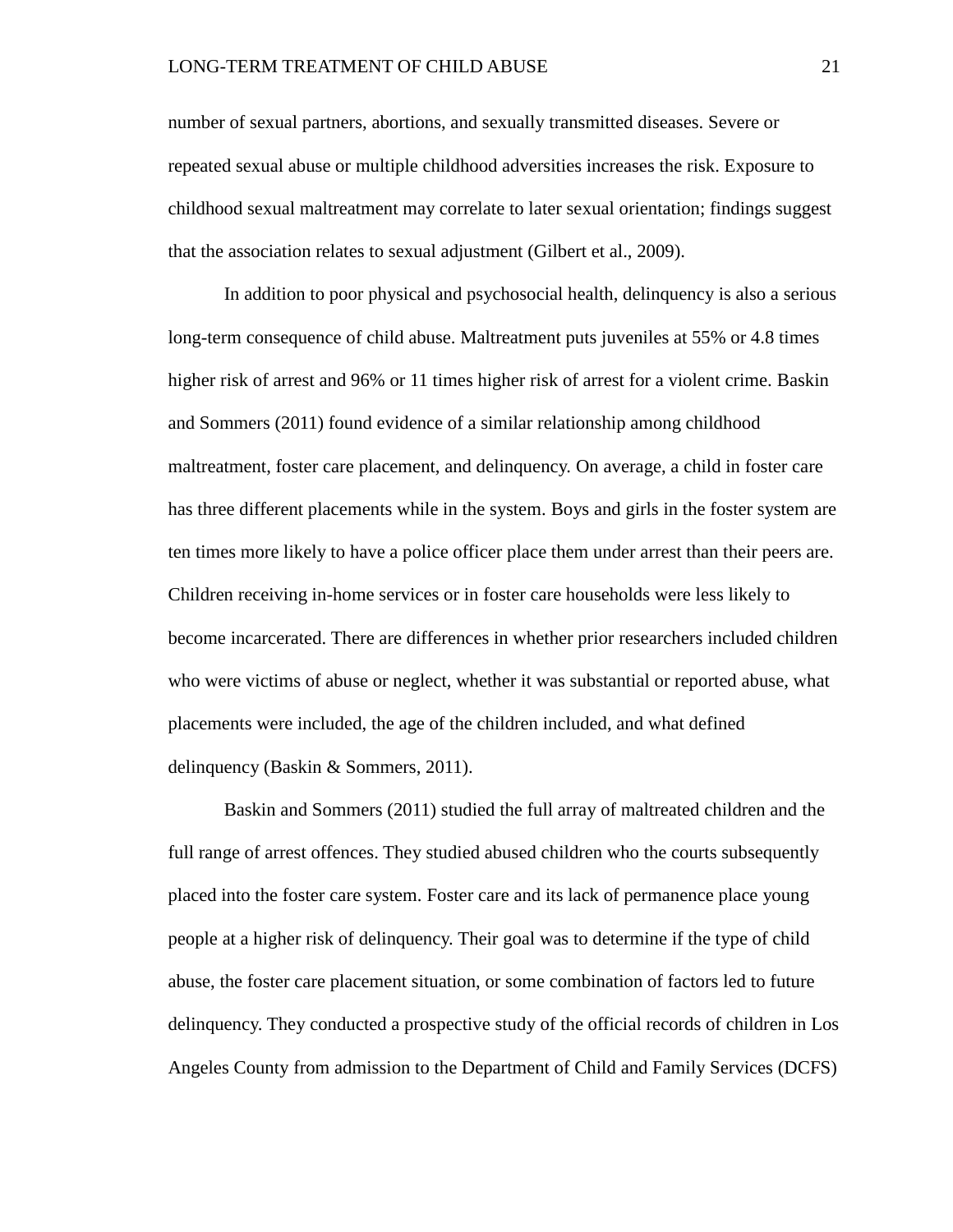to involvement with the criminal justice system. They included children with new petitions to DCFS, who did not have an arrest prior to entering foster care system, and were from birth to 12 years of age. They discovered that children in the foster care system who had a history of abuse, who were older at the time of placement, and whose placement was unstable with more than one foster home or location were more likely to commit crimes in the future (Baskin & Sommers, 2011).

Topitzes, Mersky, and Reynolds (2011) also found that childhood maltreatment correlated with adult crime for men and women. They discovered that it significantly predicted delinquency in socioeconomically disadvantaged males. Gender alone does not mediate this child abuse and delinquency link. It would appear that for women child abuse has a delayed effect on criminality. The women's relationships with criminally inclined men, misuse of drugs, and abuse of alcohol may lead to this criminal behavior in later life. For men and women, low parental involvement and poor high school graduate rates also increase the incidence of criminal behavior. Men were more likely to engage in illegal activities if they had a tendency toward troublemaking, externalized behavior, were not committed to school, and had impaired social or emotional skills (Topitzes et al., 2011).

Topitzes, Mersky, and Reynolds (2010) found that child abuse and neglect predict cigarette smoking as a young adult. Both men and women who suffered mistreatment in childhood were more likely to smoke later on. Factors influencing this relationship include social maladjustment, poor academic performance, family instability, and criminal involvement. Individual, family, and school dynamics reinforce each other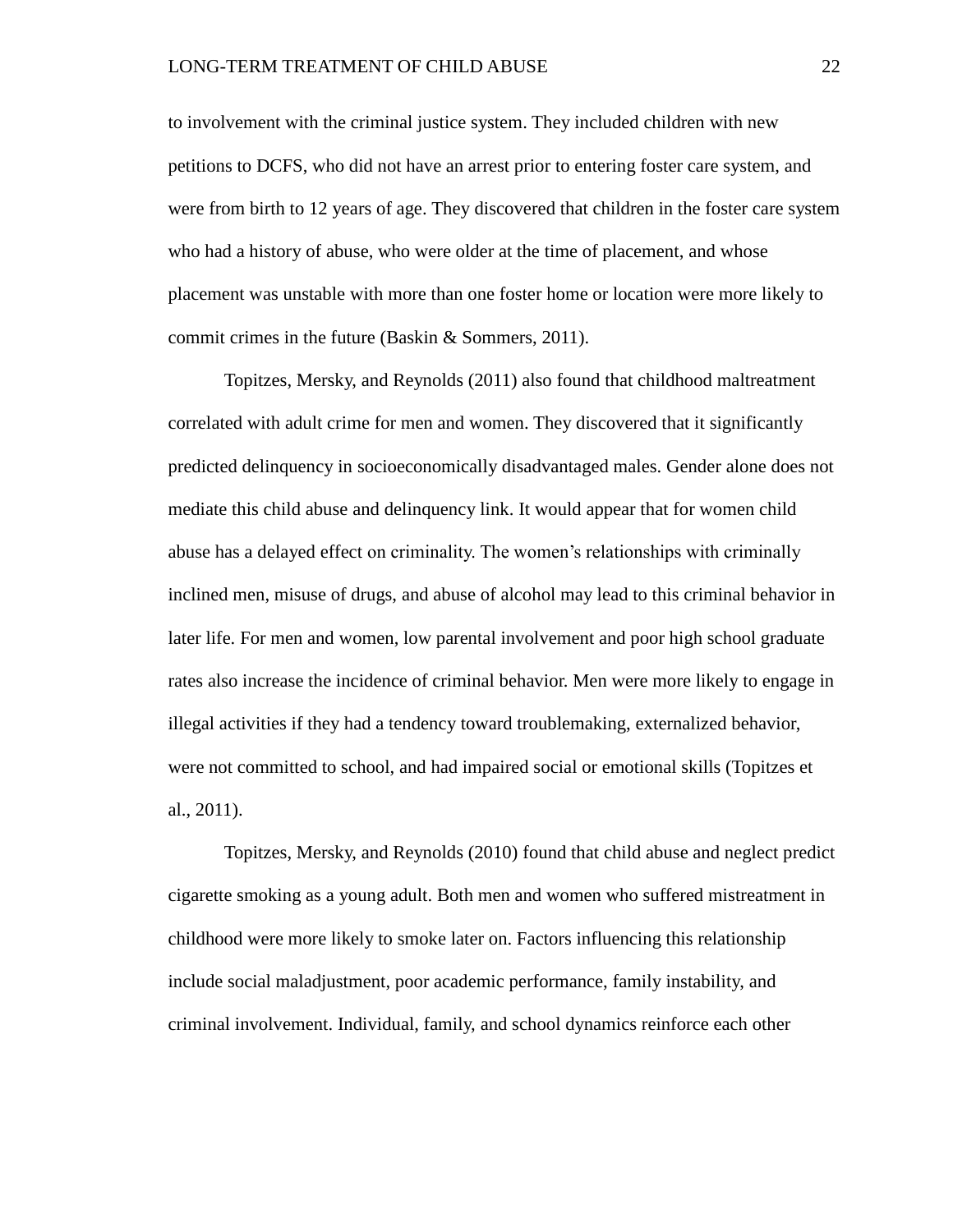leading to emotion dysregulation and compensatory smoking. Arrest convictions and disadvantaged status amplifies this effect (Topitzes et al., 2010).

Nikulina and Widom (2013) stated that childhood abuse has significant long-term impacts on adult executive function, nonverbal reasoning, and psychological function even to 41 years of age. Those who suffered neglect as children did poorly on the Trail Making Test – Part B, which measures executive functioning, as adults. They also did worse on the Matrix Reasoning Tests, an assessment of problem solving and nonverbal reasoning, than their peers who did not suffer maltreatment or who suffered other types of mistreatment. Physical and sexual abuse may not affect this type of neuropsychological functioning in adulthood, but neglect certainly does and other types of maltreatment have other cognitive effects (Nikulina & Widom, 2013).

This effect on cognitive functioning may lead to lower educational achievement. Abused children have lower educational achievement than their peers do. They are also more likely to need special education. In addition, children who suffer maltreatment are less likely to complete high school. Mistreatment leads to poor school attendance and performance, and the effects are cumulative. Lower educational attainment, in turn, means that children whose parents or caregivers mistreat them work in menial and semiskilled occupations and do not remain employed as long as those whose guardians do not (Gilbert et al., 2009).

There is evidence that poor financial health and socioeconomic instability are less obvious problems for adult survivors of child abuse. Zielinski (2009) researched the employment status, income, and health insurance of adult survivors of child abuse and maltreatment. He discovered that victims of child abuse have lower socioeconomic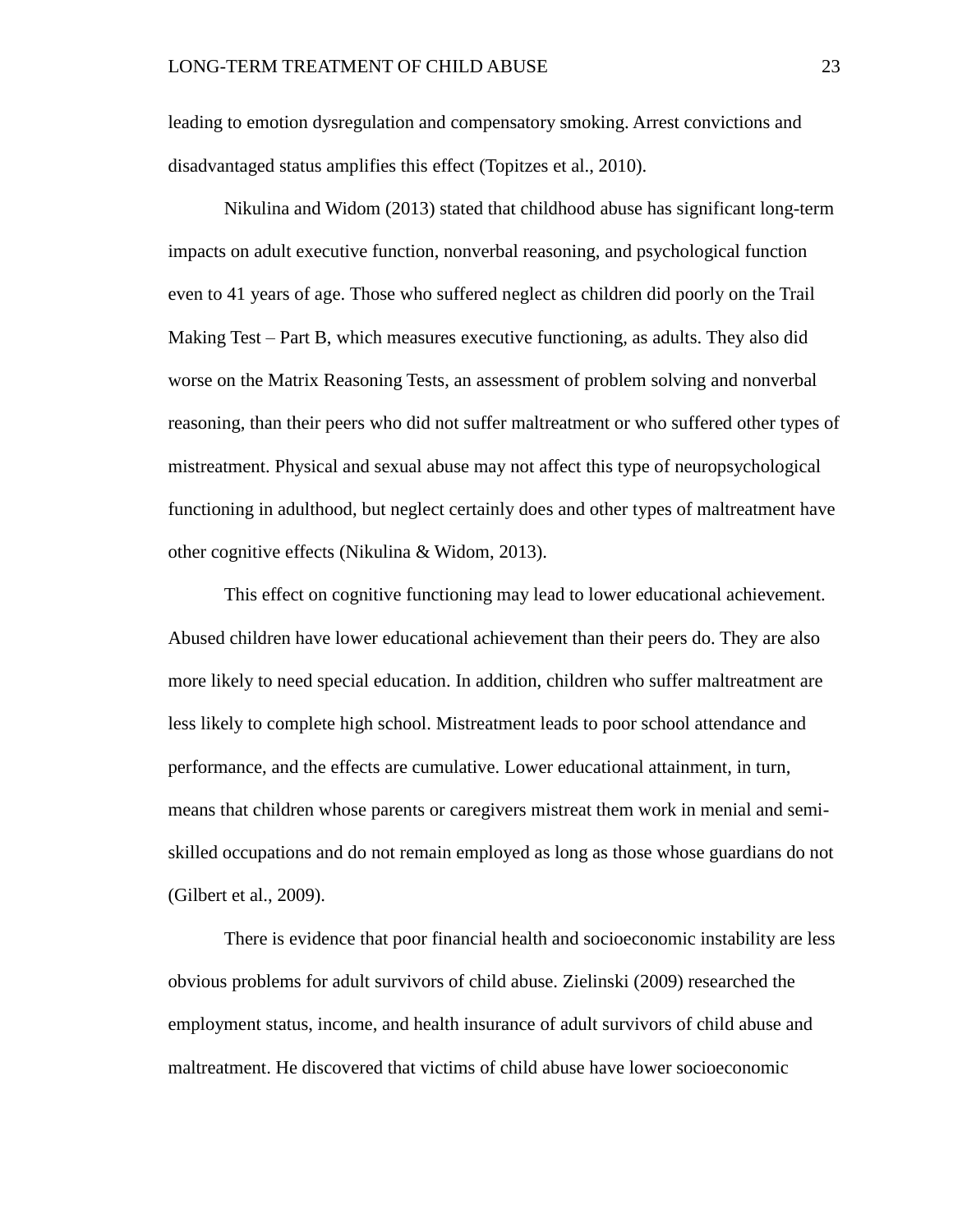status, have lower incomes, fall under the poverty line more often, have higher rates of unemployment, and have less health insurance coverage. The lower income held for adult survivors of child abuse after adjusting for childhood socioeconomic status. Victims of physical abuse were less likely to have a lower income, but they were likely to fall below the poverty line and had a much higher risk of unemployment. Victims of child mistreatment, particularly sexual, have lower rates of healthcare coverage and greater reliance on Medicaid (Zielinski, 2009).

In addition to the socioeconomic consequences for the individual, child abuse has long-term costs for society as a whole. Immediate and direct costs include treating maltreatment victims, child welfare services, healthcare coasts, and legal services. Later and more indirect costs may include the victim's subsequent impaired physical/mental health, substance abuse, criminality, incarceration, special education, or early pregnancy. Long-term economic results such as unemployment, lost tax revenue, government health care, and other social service expenses place additional burdens on society up to decades later (Zielinski, 2009).

#### **The Cycle of Abuse**

The continuation of the cycle of abuse is a multigenerational long-term consequence of child abuse. According to Thornberry and Henry (2013), identifying the causes of child maltreatment perpetration is a prerequisite for developing effective prevention initiatives to reduce its recurrence. Earlier maltreatment victimization is an important cause of subsequent maltreatment perpetration. They tested the hypotheses that being a victim of child abuse is associated with child abuse perpetration and that the timing of the abuse alters this relationship. The authors used data from the Rochester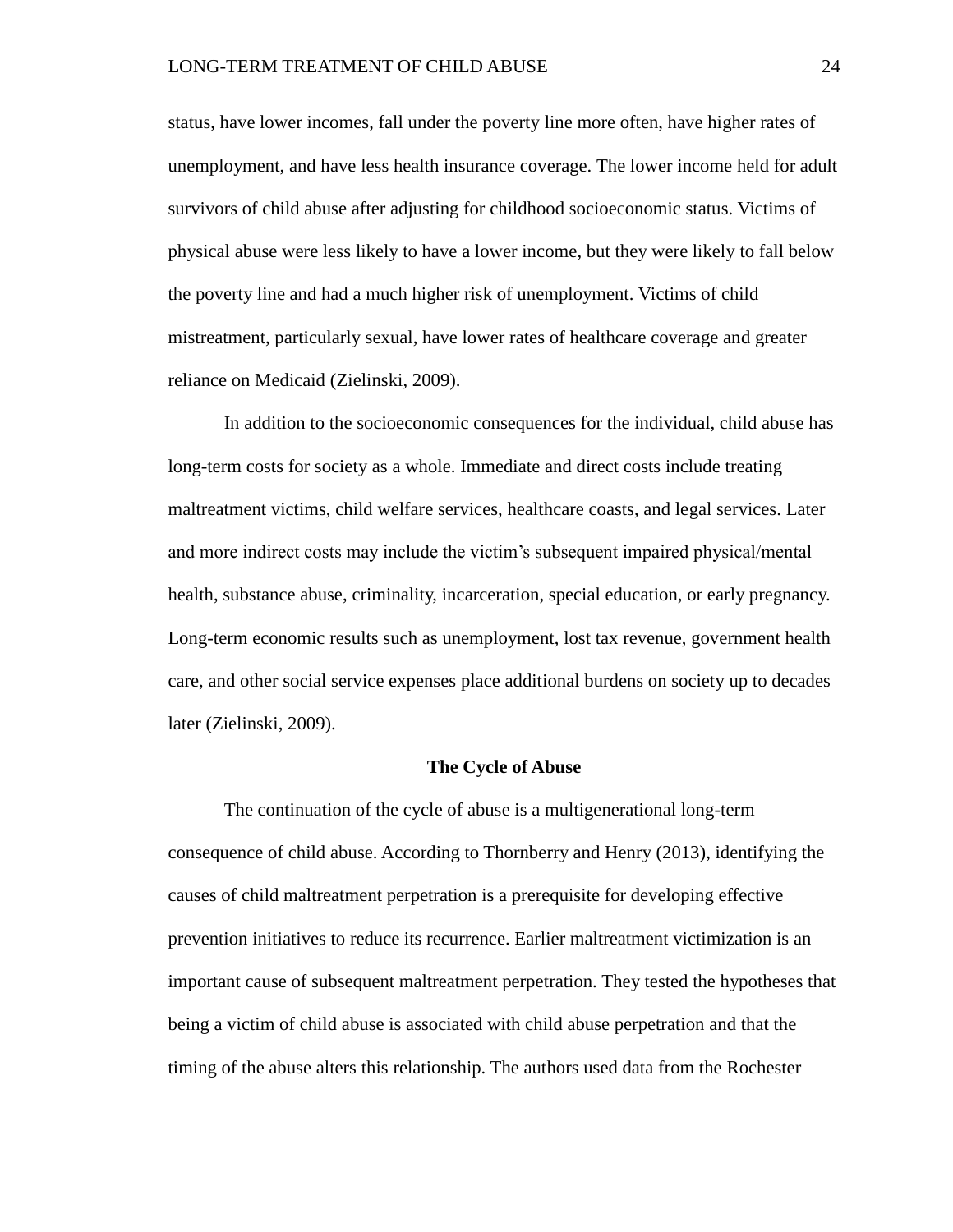Youth Development Study, a longitudinal quantitative study based on a stratified random sample. The authors discovered that child abuse victimization limited to childhood, or the age of 11, years did not significantly correlate with child abuse perpetration in adulthood. However, child abuse victimization continuing into or beginning in adolescence, through ages 12-17, did have a strong correlation to child abuse perpetration. The differences between childhood abuse and adolescent abuse in the number of incidents, type of abuse, and severity of abuse suffered are the most likely explanation for the different outcomes in relation to future perpetration of child abuse. They found that 77% of maltreated children do not go on to mistreat their own children. They suggest programs that provide services to adolescent abuse victims should emphasize the advantages of delaying initial childbirth, developing knowledge about normal infant and child development, encouraging effective parenting behaviors including the accurate identification of maltreating behaviors and their negative consequences, and providing therapeutic services to adults who have suffered mistreatment (Thornberry & Henry, 2013).

Parents may or may not be aware of the intergenerational patterns of abuse of which they are a part. Some parents believe that they should do things differently than their parents did. Parents may attempt to do things to improve their relationships with their children, but parents may do things that are destructive to their relationships with their children. McWey, Pazdera, Vennum, & Wojciak (2013) suggest that the majority of parents recognize intergenerational patterns, express a desire to behave differently towards their children, but still engage in destructive behaviors. They suggest that the way a parent sees his or her upbringing, parenting style, and actions should shape his or her therapy (McWey et al., 2013).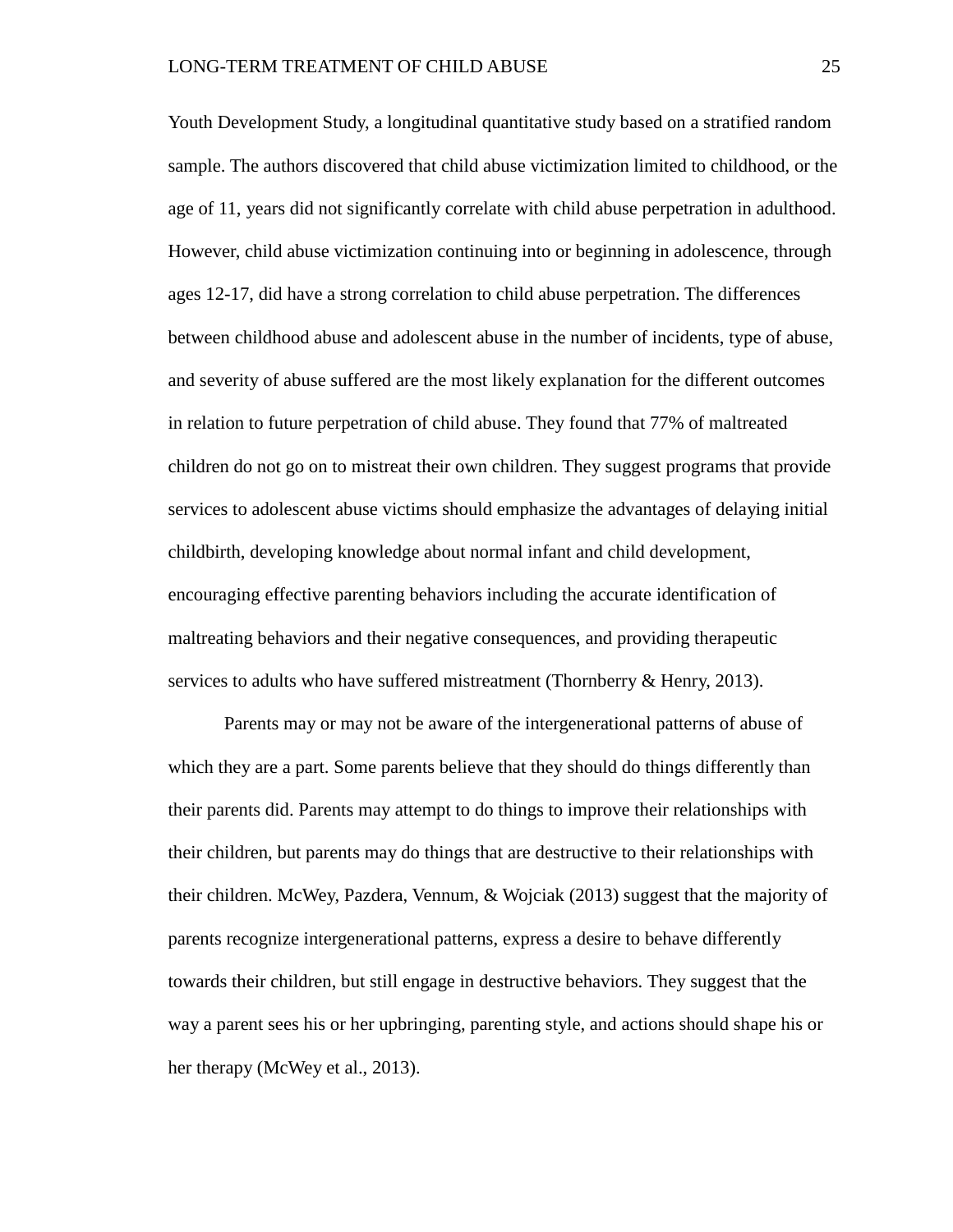Some people suggest that learned violence is a factor in the cycle of abuse, and the above results do show that more exposure increases risk. For example, former abuse victims may assume that dominance and aggression are appropriate methods for getting needs met or raising children. This is particularly true for parents who suffered maltreatment that had psychological ramifications or abuse substances (Briere & Jordan, 2009).

Zielinski (2009) reiterated that low socioeconomic status is a risk factor for the perpetration of abuse and neglect. In addition, parents who are adult survivors of child maltreatment are more likely to abuse their children. Research demonstrates that 25-35% of parents who experienced mistreatment went on to abuse their own children. He suggests that the relationship between mistreatment and socioeconomic outcomes is likely another important mechanism in the intergenerational cycle of family violence (Zielinski, 2009).

Dixon, Browne, & Hamilton-Giachristis (2009) studied families from birth to one year, and placed each family into a group based on parental history of abuse and perpetration of maltreatment. Maintainers had a history of mistreatment and continued the cycle, breakers suffered abuse without maltreating their own children, initiators had no history and still mistreated their children, and controls had no history or accusations of abuse. Risk factors for continuing or initiating a maltreatment cycle included delinquency, young age, living with a violent adult, mental illness, and poor parenting styles. Mental health problems included depression, substance misuse, post-traumatic stress disorder, anxiety, and antisocial personality disorder. As in the other studies, protective factors included financial solvency and social support. For example, women in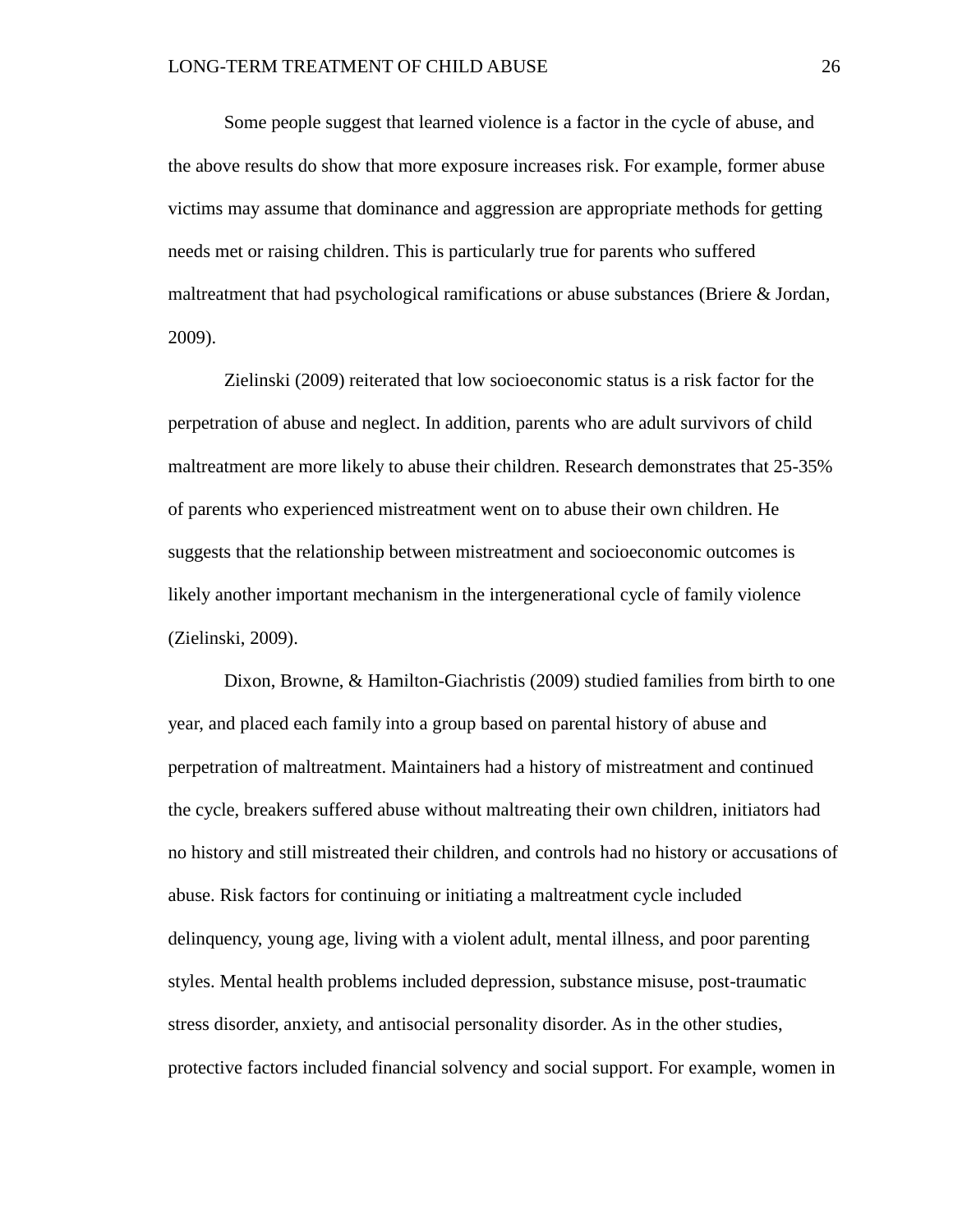intimate, stable, and long-term relationships with a secure home environment were less likely to mistreat their children. They received emotional support and psychotherapy, and they showed fewer signs of stress, depression, and anxiety (Dixon et al., 2009).

# **Mediating Influences, Protective Factors, and Efficacy of Various Treatments**

Topitzes et al. (2011) suggest that working with boys in grades four through six and girls in middle school may help them stay in school and reduce their risk of ending up in the criminal justice system. They also suggest that parental expectations for boys improve their outcome after abuse. For women, parental involvement and school stability mediate the effects of child maltreatment. High school graduation strongly and positively influences men and women, helping them overcome child mistreatment and preventing criminality. The researchers recommend gender specific treatment programs for victims of abuse. Men should receive training in social skills, emotion regulation, and remedial education. Females should have family-based counseling, treatment, and interventions. A synergistic and cross-systems collaboration among mental health, child welfare, school, and juvenile justice services would help both groups, but should be particularly valuable to women (Topitzes et al., 2011).

Topitzes et al. (2010) found that academic success and educational attainment mediated the relationship between child abuse and cigarette smoking. Life satisfaction also positively correlated with a lower risk of adult cigarette smoking. The researchers recommend assisting victims of child abuse with social adjustment, cognitive performance, and school functioning. Engagement and stability of family, school, and peers may also assist this vulnerable group (Topitzes et al., 2010).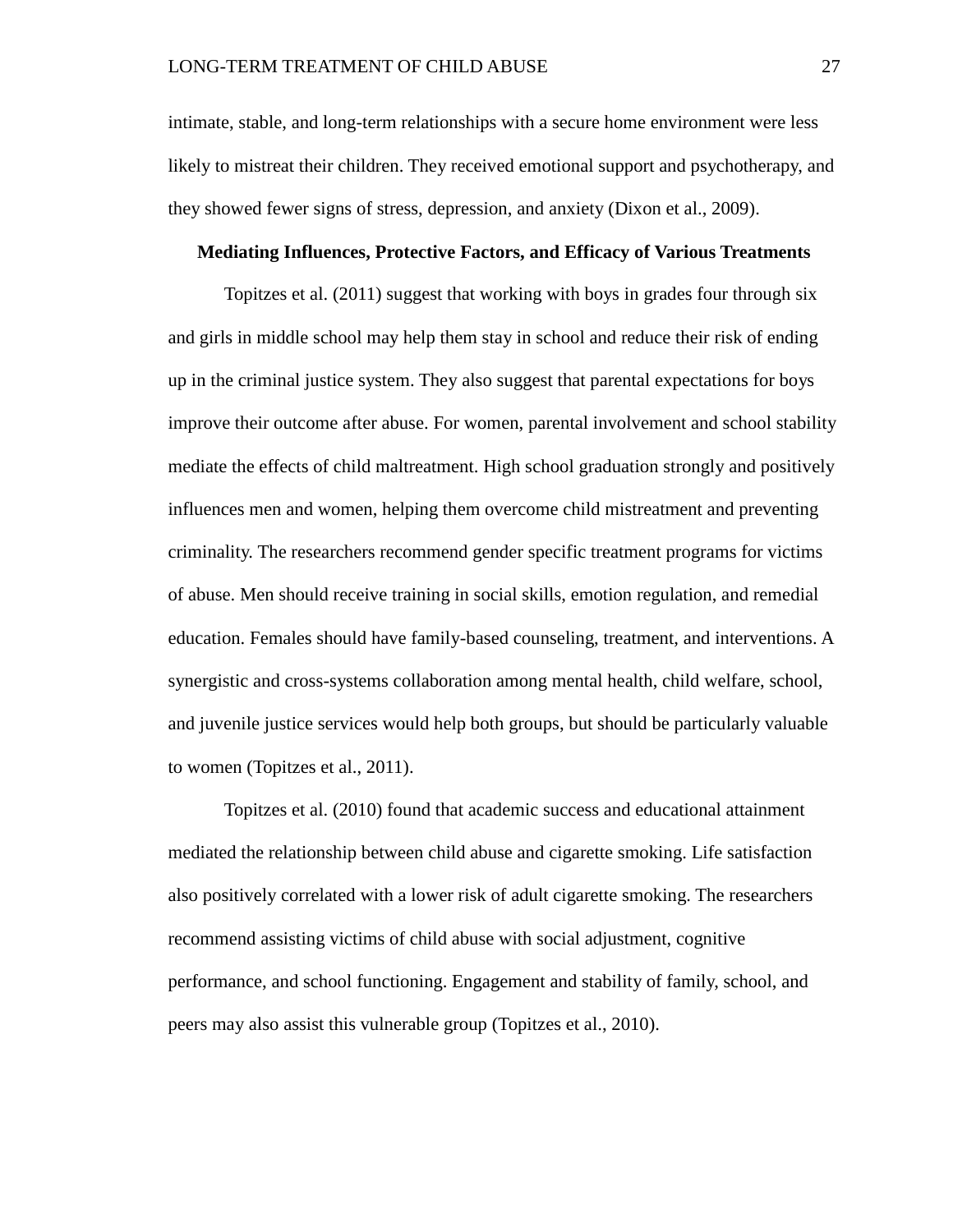Assisting children who suffer abuse with educational attainment, psychological health, and physical health may mediate the long-term consequences of child maltreatment. Child mistreatment leads to impaired cognitive and academic outcomes, such as not completing high school. The association between educational attainment and later socioeconomic status is well established. Education represents a robust mediational pathway for the economic health of adult survivors of child abuse. Specifically, victims of physical or multiple types of maltreatment may benefit from enhanced access to job training programs and vocational counseling. Childhood mistreatment can lead to depression, antisocial behavior, and criminality. These negative psychopathologies may result in lower wages or unemployment. Finally, child abuse increases the risk of chronic health problems, which may jeopardize socioeconomic outcomes (Zielinski, 2009).

Folger and Wright (2013) found that social support from family, and more significantly friends, ameliorates cumulative child maltreatment. For victims of child abuse, social support led to lower levels of depression, anxiety, anger, and hostility. Familial assistance lessened aggression and maladaptive outcomes only in those with lower levels of cumulative child mistreatment; presumably, supportive relationships are not enough in cases of severe child maltreatment. High levels of abuse and support led to increased dating mistreatment in women and decreased self-esteem in men. This suggests that support, particularly from an aggressive or dysfunctional family, is not enough to overcome severely traumatic maltreatment. For young adults, especially those who suffer from higher levels of abuse, friend support is more of a protective factor. A violent family life may lead victims of mistreatment to normalize and accept maltreatment in other relationships, such as dating (Folger & Wright, 2013).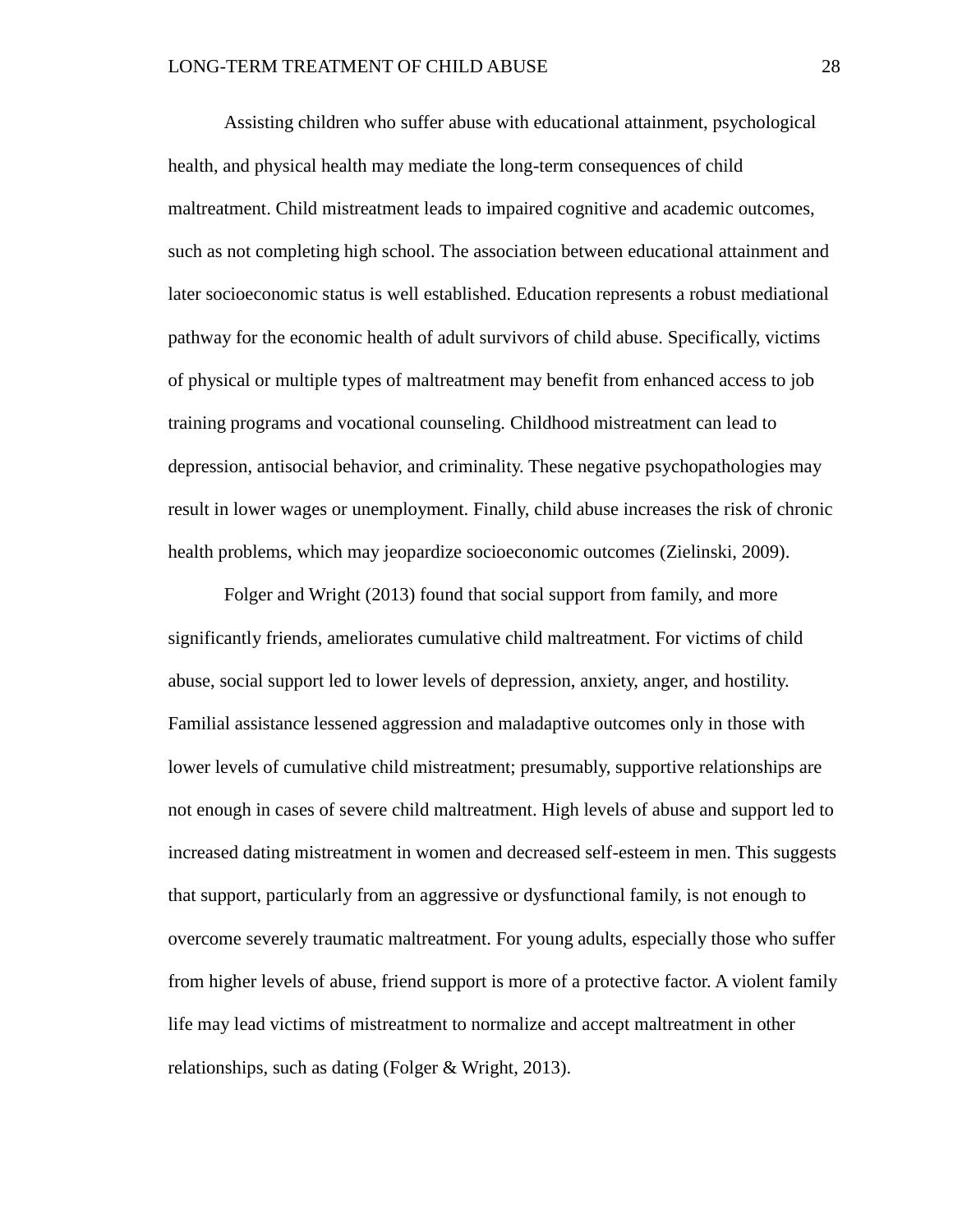Folger and Wright (2013) found that higher levels of abuse lead to negative outcomes including psychopathology, problematic behaviors, and compromised social support. In other words, one impact of child maltreatment is damage to the trust and safety of interpersonal relationships that compounds the negative effects of the mistreatment. Abuse does affect each gender differently. It leads to depression and anxiety in women, while it results in more anger and hostility in men. The study summarized its findings by saying that social support, particularly from friends, led to decreased depression, anxiety, anger, and hostility (Folger & Wright 2013).

Briere and Jordan (2009) suggest that using simple cause-and-effect clinical formulations as the basis for adult symptomology is misleading. Patients may have suffered more than one type or episode of abuse, and they may have a history of other mediating or exacerbating factors. The etiology of maltreatment outcomes is multivariate. Therefore, numerous events and adverse processes may require therapeutic intervention. In addition to cognitive-behavioral treatment, adult survivors of child mistreatment may need assistance with affect regulation and interpersonal skills (Briere & Jordan, 2009).

Trask, Walsh, and DiLillo (2011) completed a meta-analysis on the efficiency of various therapies in childhood sexual abuse. They found that treatment is generally more effective in reducing the negative consequences of childhood sexual maltreatment than no treatment. Specifically, therapeutic interventions lowered emotional consequences such as post-traumatic stress disorder, internalizing, and externalizing behaviors. These outcomes of psychotherapy apply to children and adults, a variety of problem areas, and various settings. Longer-term interventions yield greater results than shorter-term interventions. Group therapy is just as effective as individual therapy, so completing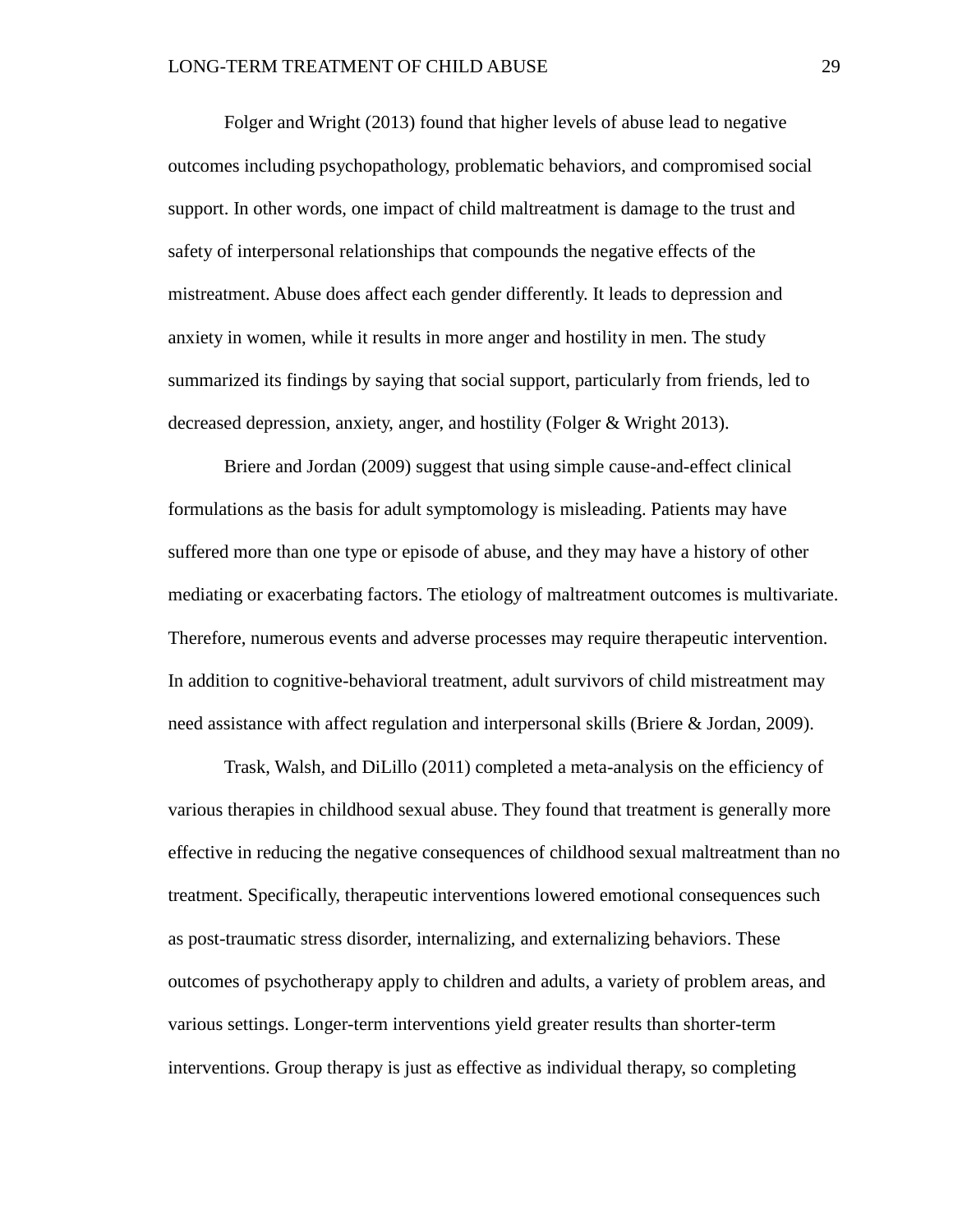therapy in groups may be more efficient (Trask, Walsh, & DiLillo, 2011). Group therapy is financially reasonable and saves time, but it also may provide victims with valuable social interaction.

## **Conclusion and Recommendations for Practice**

Child abuse is the physical, psychological, or neglectful maltreatment of a child by a parent or guardian. A physical examination should not be the only assessment for child mistreatment, but it is an important part of a complete investigation. Intimate partner violence relates closely to child abuse because it can occur in the same family. Children are not likely to disclose that their caregiver is maltreating them, but an inviting milieu may help. Child mistreatment may result in short-term consequences, long-term consequences, or even death. Some additional, potential, negative outcomes of abuse include delinquency, mental health issues, physical problems, educational complications, and socioeconomic disparities. The cycle of maltreatment is when a parent who suffered mistreatment as a child is more likely to abuse his or her own child. There are factors that protect from the negative consequences of maltreatment. Research evidence should inform practice as to how to assist victims of child mistreatment.

The current research findings suggest the need for targeted efforts to intervene over the long-term for neglected and abused children. For example, including family and schools in intervention strategies may help victims of child maltreatment overcome the negative consequences of their circumstances. Assisting victims of child mistreatment to complete their education, obtain good jobs, and become financially independent may help prevent them entering the cycle of abuse and assist them to overcome the usual negative socioeconomic outcomes characteristic of victims. Providing maltreated children with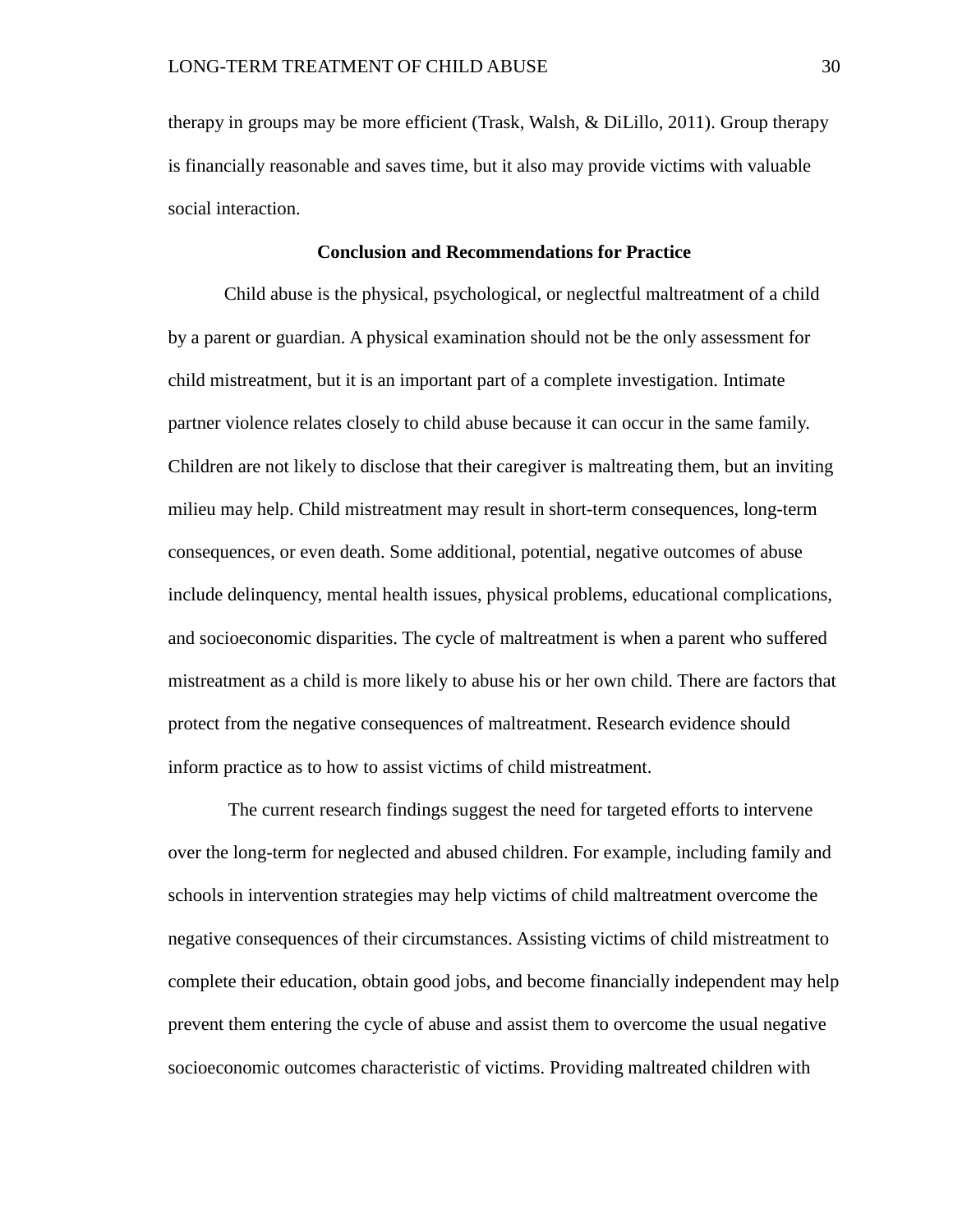emotional support, encouraging them to develop a social network, and teaching them interpersonal skills may also help with the negative consequences of mistreatment such as becoming a perpetrator.

Future research should look into what therapies psychiatrists, forensic nurse examiners, and other clinicians are already using. For example, which interventions mentioned are already in place. In addition, future investigators could look further into what results these treatments are getting. For example, which ones are working as well as expected, and which ones require further research into their efficacy. There is some research into the treatment of childhood sexual maltreatment, but very little on other types of mistreatment. Furthermore, upcoming study could explore how long these remedies are continued. Since many consequences are long lasting, it is important to find out if any clinicians sustain rehabilitations over time. Finally, forthcoming research could examine how to maintain the therapeutic relationship and intervene over the long term.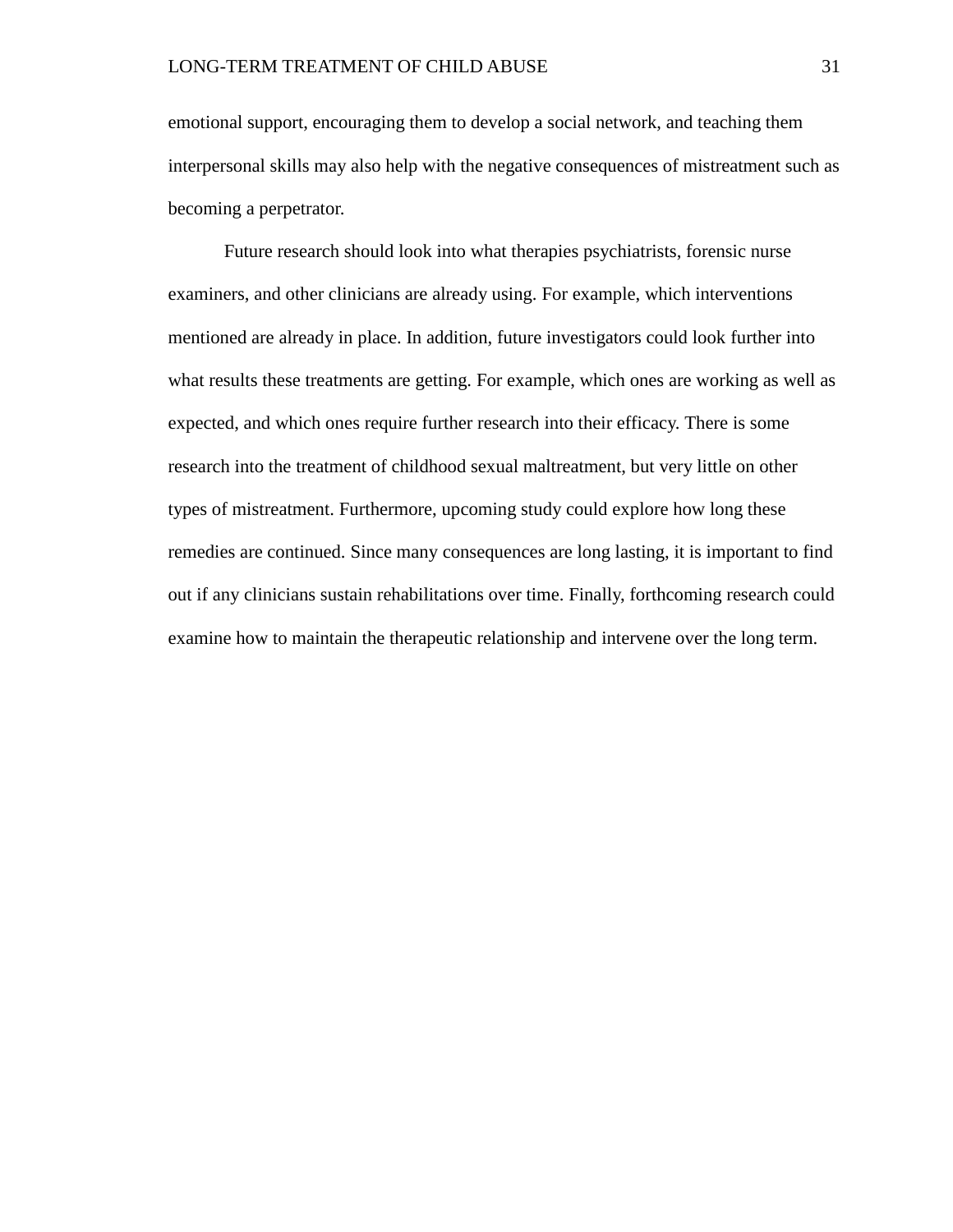### References

- Ackley, B.J. & Ladwig, G.B. (2011). *Nursing diagnosis handbook: An evidenced-based guide to planning care* (9<sup>th</sup> ed.). St. Louis, MO: Mosby Elsevier.
- Baskin, D.R. & Sommers, I. (2011). Child maltreatment, placement strategies, and delinquency. *American Journal of Criminal Justice, 36*(2), 106-119. doi:10.1007/s12103-010-9088-9
- Briere, J. & Jordan, C.E. (2009). Childhood maltreatment, intervening variables, and adult psychological difficulties in women: An overview. *Trauma, Violence, & Abuse, 10*(4), 375-388. doi:10.1177/1524838009339757
- Currie, J. & Widom, C.S. (2010). Long-term consequences of child abuse and neglect on adult economic well-being. *Child Maltreatment, 15*(2), 111-120. doi:10.1177/1077559509355316
- Dixon, L., Browne, K., & Hamilton-Giachristis, C. (2009). Patterns of risk and protective factors in the intergenerational cycle of maltreatment. *Journal of Family Violence, 24*(2), 111-122. doi:10.1007/s10896-008-9215-2
- Engstrom, M., El-Bassel, N., Gilbert, L. (2012). Childhood sexual abuse characteristics, intimate partner violence exposure, and psychological distress among women in methadone treatment. *Journal of Substance Abuse Treatment, 43*(3), 366-376. doi:10.1016/j.jsat.2012.01.005
- Finn, C. (2011). Forensic nurses' experiences of receiving child abuse disclosures. *Journal for Specialists in Pediatric Nursing, 16*(4), 252-262. doi:10.1111/j.1744- 6155.2011.00296.x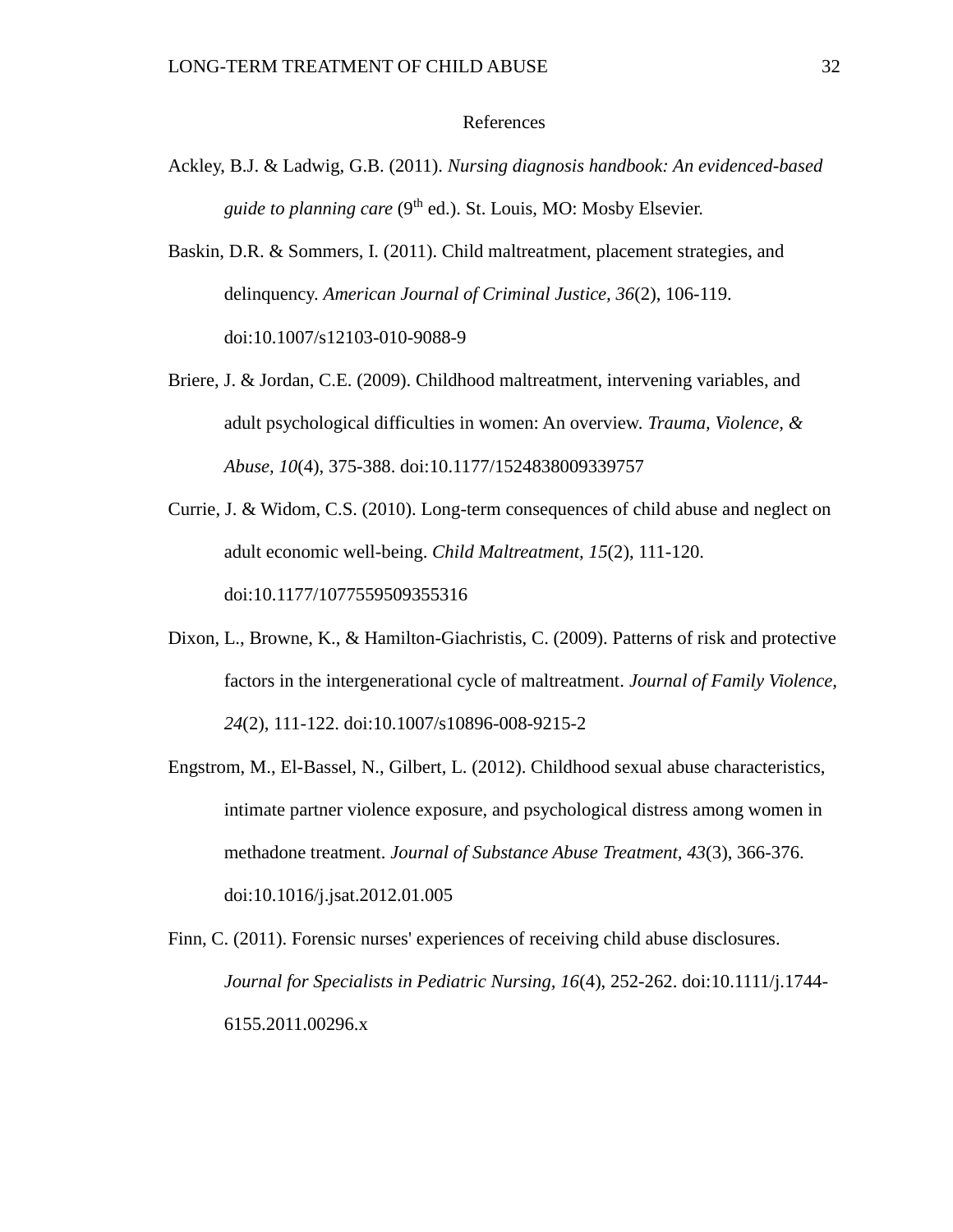- Folger, S. & Wright, M.O. (2013). Altering risk following child maltreatment: Family and friend support as protective factors. *Journal of Family Violence, 28*(4), 325-337. doi:10.1007/s10896-013-9510-4
- Gilbert, R., Widom, C.S., Browne, K., Fergusson, D., Webb, E., & Janson, S. (2009). Child maltreatment 1: Burden and consequences of child maltreatment in highincome countries. *Lancet,* 373(9657), 68-81. doi:10.1016/S0140-6736(08)61706- 7
- Goodman, G.S., Quas, J.A., & Ogle, C.M. (2010). Child maltreatment and memory. *Annual Review of Psychology, 61*(1), 325-351.

doi:10.1146/annurev.psych.093008.100403

- Hoytema van Konijmenburg, E.M., Teeuw, A.H., Sieswerda-Hoogendoorn, T., Leenders, A.G.E., & van der Lee, J.H. (2013). Insufficient evidence for the use of a physical examination to detect maltreatment in children without prior suspicion: A systematic review. *Systematic Reviews, 2*, 109-116. Retrieved from http://dx.doi.org.ezproxy.liberty.edu:2048/10.1186/2046-4053-2-109.
- Legano, L., McHugh, M.T., & Palusci, V.J. (2009). Child abuse and neglect. *Current Problems in Pediatric and Adolescent Health Care, 39*(2), 31.e1-12.e26. doi:10.1016/j.cppeds.2008.11.001

Leite, L.C., Saggese, E.G., Leite, M.E.D., Kassab, M.J., Manhaes, R., & Zanchetta, M.S. (2009). Life under inequalities: The long-term impacts of the silent social child abuse. *International Journal of Mental Health, 38*(2), 74-90. doi:10.2753/IMH0020-7411380204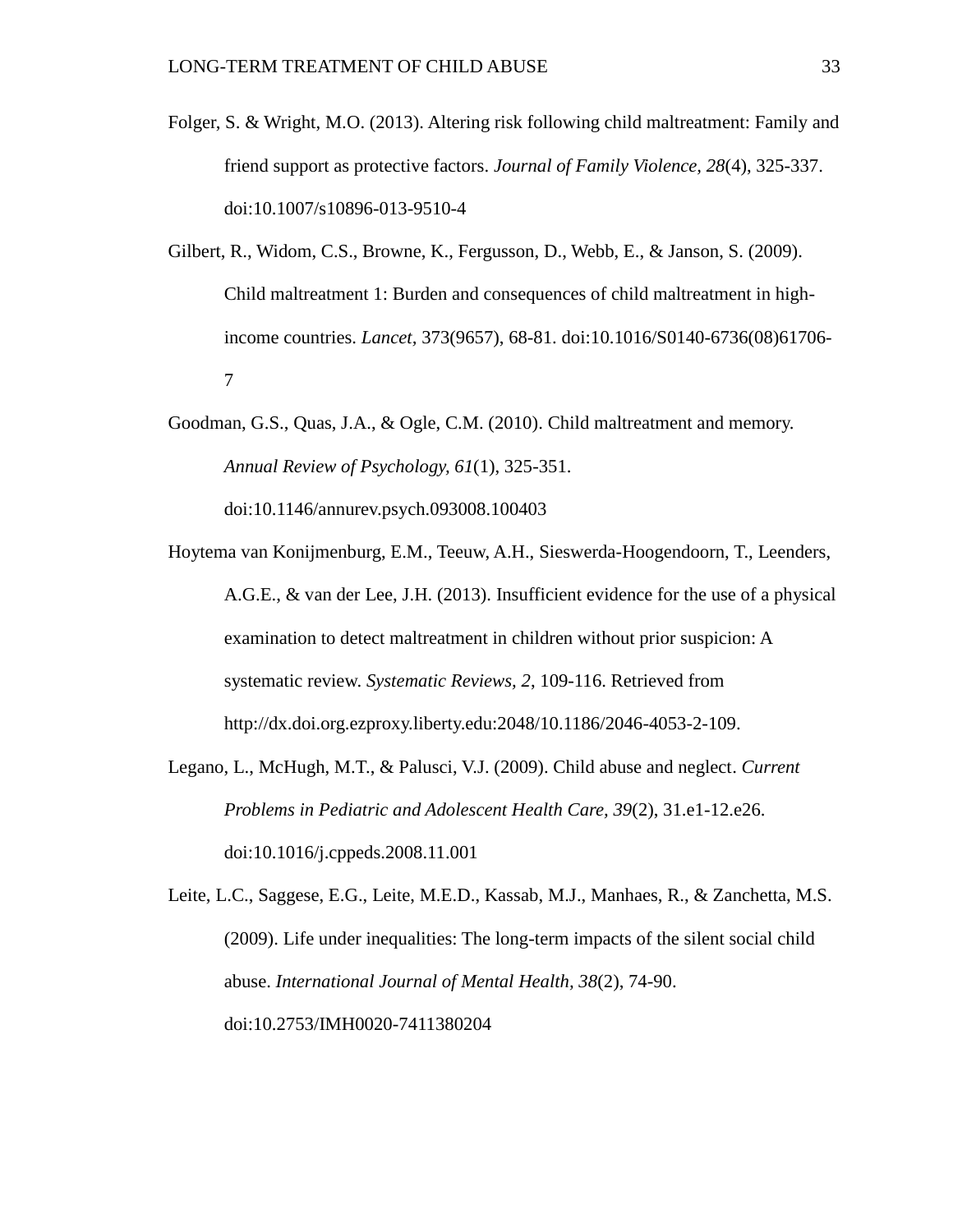- McWey, L.M., Pazdera, A.L., Vennum, A., & Wojciak, A.S. (2013). Intergenerational patterns of maltreatment in families at risk for foster care. *Journal of Marital and Family Therapy, 39*(2), 133-147. doi:10.1111/j.1752-0606.2012.00289.x
- Nash, K.R. & Sheridan, D.J. (2009). Can one accurately date a bruise? State of the science. *Journal of Forensic Nursing, 5*(1), 31-37. doi:10.1111/j.1939- 3938.2009.01028.x
- Nikulina, V. & Widom, C.S. (2013). Child maltreatment and executive functioning in middle adulthood: A prospective examination. *Neuropsychology, 27*(4), 417-427. doi:10.1037/a0032811
- Norman, R.E., Byambaa, M., De, R., Butchart, A., Scott, J., & Vos, T. (2012). The longterm health consequences of child physical abuse, emotional abuse, and neglect: A systematic review and meta-analysis. *Public Library of Science Medicine, 9*(11), e1001349. doi:10.1371/journal.pmed.1001349
- Rogosch, F.A., Dackis, M.N., & Cicchetti, D. (2011). Child maltreatment and allostatic load: Consequences for physical and mental health in children from low-income families. *Development and Psychopathology, 23*(4), 1107-1124. doi:10.1017/S0954579411000587
- Thompson, E.L., Thompson, L.A., Black, E.W., Esernio-Jensen, D., Hardt, N., Das, R., & Roth, J. (2013). Identifying indicators during pregnancy for child maltreatment. *Maternal and Child Health Journal, 17*(10), 1817-1824. doi:10.1007/s10995-012- 1201-x